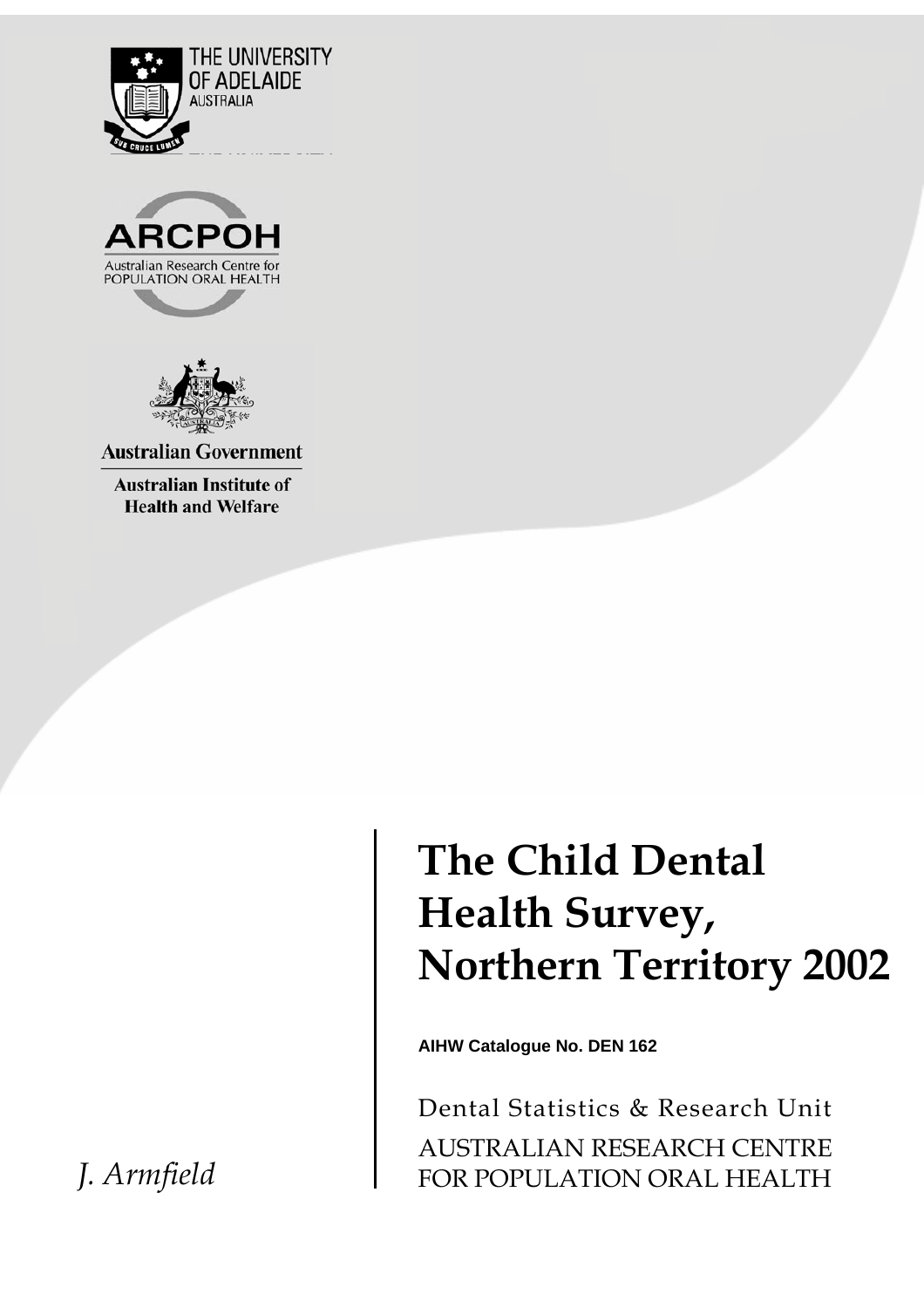The Australian Institute of Health and Welfare (AIHW) is Australia's national health and welfare statistics and information agency. The Institute's mission is to improve the health and well-being of Australians by informing community discussion and decision making through national leadership in developing and providing health and welfare statistics and information.

The AIHW Dental Statistics and Research Unit (DSRU) is a collaborating unit of the AIHW established in 1988 at The University of Adelaide. The DSRU aims to improve the oral health of Australians through the collection, analysis and reporting of information on oral health and access to dental care, the practice of dentistry and the dental labour force in Australia.

#### **Suggested citation**

AIHW DSRU: Armfield JM 2007. Child Dental Health Survey, Northern Territory 2002. AIHW cat. no. DEN 162. Adelaide: The University of Adelaide.

#### **Acknowledgments**

The data used for this report were collected in collaboration with the dental authorities and the School Dental Service in the Northern Territory. The support of the service and its staff was crucial to the successful reporting of results for this survey.

Any comments or information relevant to the subject matter of this report would be welcome. Correspondence should be directed to:

 The Director AIHW Dental Statistics and Research Unit Adelaide University SOUTH AUSTRALIA 5005

 Tel: (08) 8303 4051 Fax: (08) 8303 4858 E-mail: aihw.dsru@adelaide.edu.au Website: http://www.arcpoh.adelaide.edu.au

**Board Chairperson**  Hon. Peter Collins, AM, QC

**Director** Penny Allbon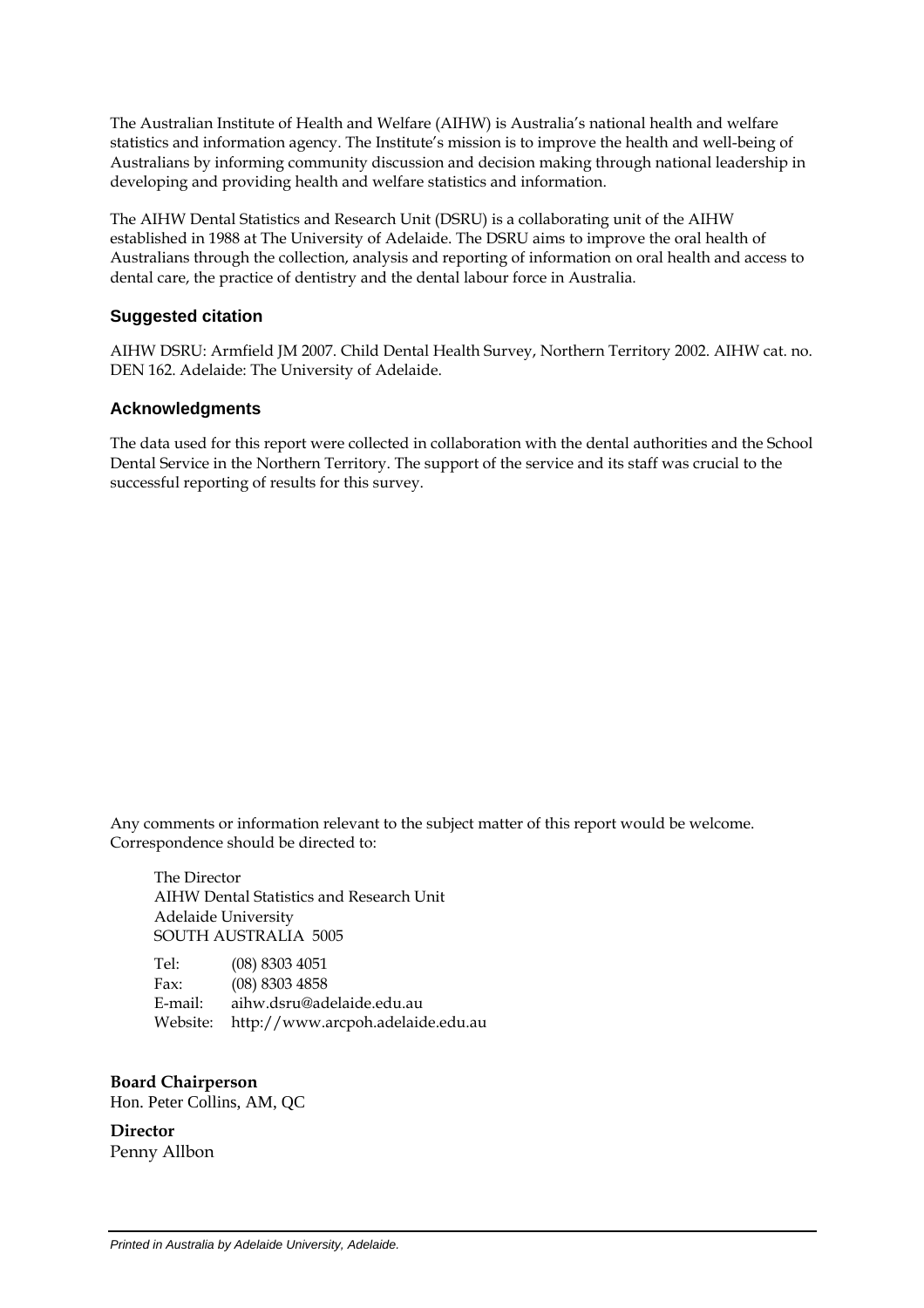# **CONTENTS**

# **Tables**

| Table 6: Permanent dentition - decayed, missing and filled teeth by age  9 |  |
|----------------------------------------------------------------------------|--|
|                                                                            |  |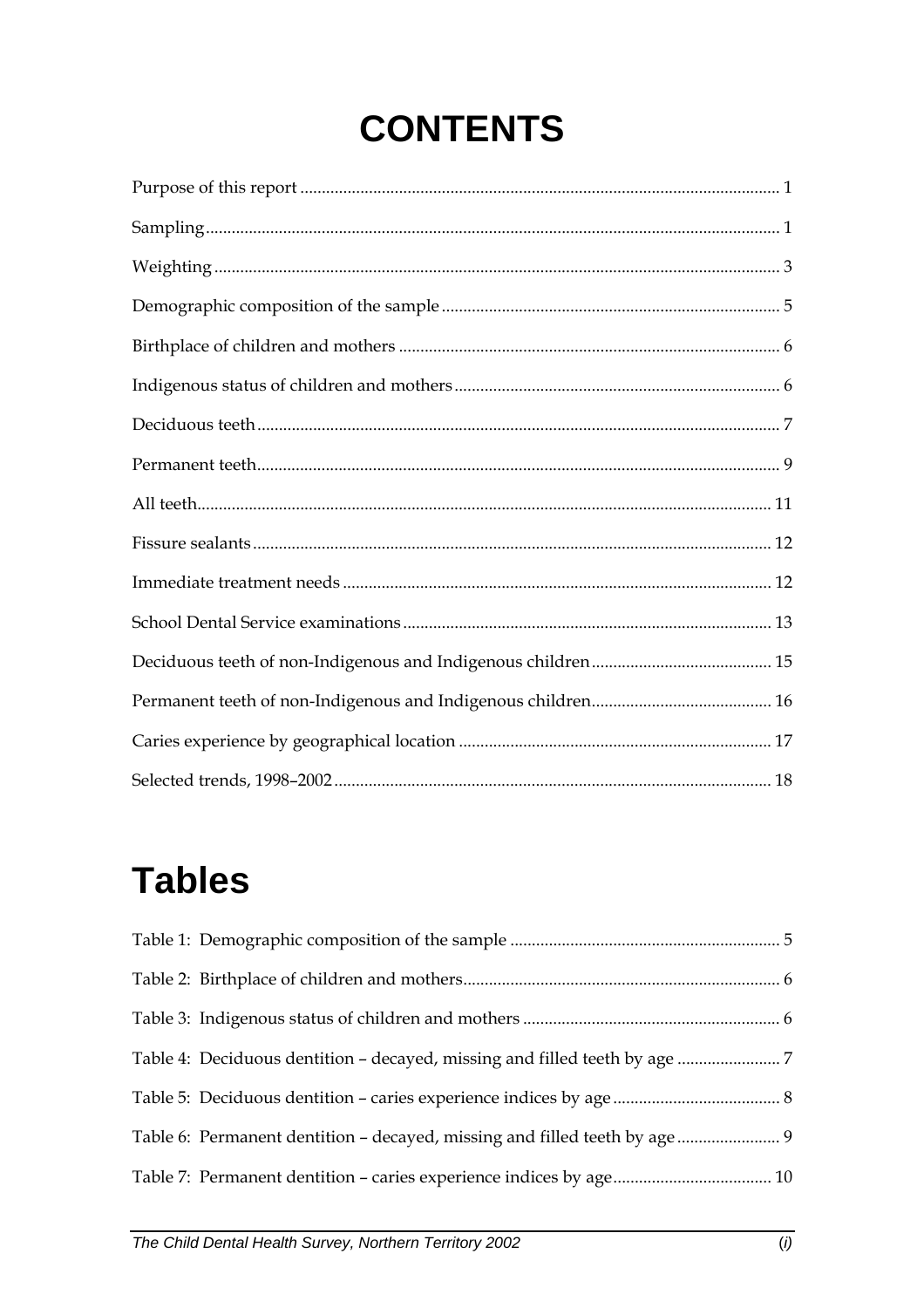| Table 11: School Dental Service examinations - age-specific distribution 14           |
|---------------------------------------------------------------------------------------|
| Table 12: School Dental Service examinations - time since last visit 14               |
| Table 13: Deciduous teeth – age-specific caries experience of non-Indigenous          |
| Table 14: Deciduous teeth - age-specific caries experience of Indigenous children 15  |
| Table 15: Permanent teeth - age-specific caries experience of non-Indigenous          |
| Table 16: Permanent teeth - age-specific caries experience of Indigenous children  16 |
| Table 17: Deciduous caries experience of 5-6-year-old children by area  17            |
| Table 18: Permanent caries experience of 12-year-old children by area 18              |
| Table 19: Sample size and percentage of total sample by region, 1998-2002  18         |

# **Figures**

| Figure 2: Estimated Resident Populations compared to actual sampled obtained  3   |
|-----------------------------------------------------------------------------------|
| Figure 3: Percentage of children in sample and Northern Territory population      |
| Figure 4: Percentage of dmft score represented by decayed, missing and filled     |
| Figure 5: Percentage of DMFT score represented by decayed, missing and filled     |
| Figure 6: Mean decayed deciduous teeth for 5-10-year-old children in the Northern |
| Figure 7: Mean missing deciduous teeth for 5-10-year-old children in the Northern |
| Figure 8: Mean filled deciduous teeth for 5-10-year-old children in the Northern  |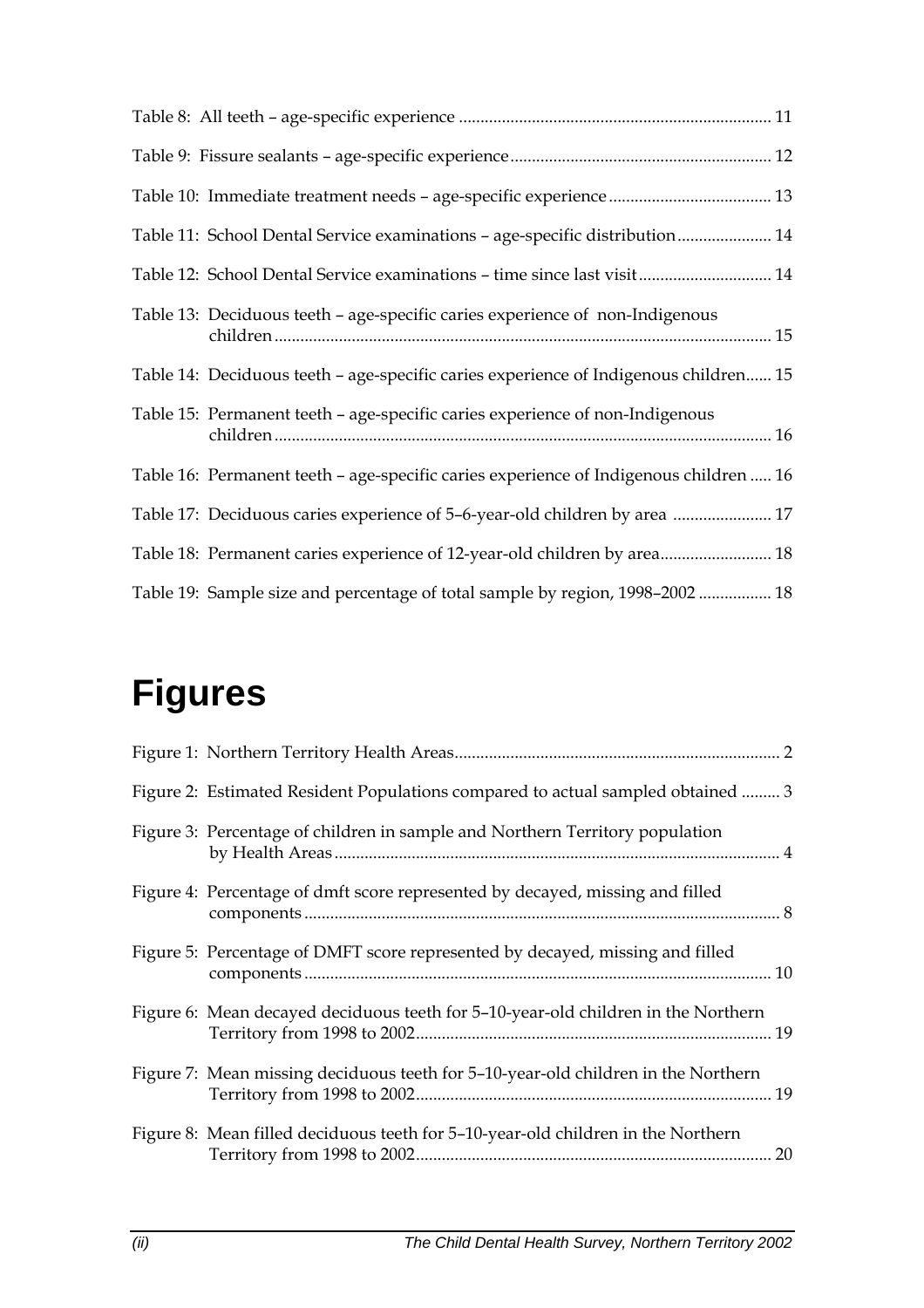| Figure 9: Mean decayed, missing and filled deciduous teeth for 5-10-year-old                |
|---------------------------------------------------------------------------------------------|
| Figure 10: Percentage dmft = $0$ for 5-10-year-old children in the Northern Territory       |
| Figure 11: Mean decayed permanent teeth for 7-14-year-old children in the Northern          |
| Figure 12: Mean filled permanent teeth for 7-14-year-old children in the Northern           |
| Figure 13: Mean decayed, missing and filled permanent teeth for 7-14-year-old               |
| Figure 14: Percentage permanent DMFT = $0$ for 7-14-year-old children in the                |
| Figure 15: Percentage $d+D = 0$ for 5-13-year-old children in the Northern Territory        |
| Figure 16: Percentage $d+D \ge 4$ for 5-13-year-old children in the Northern Territory      |
| Figure 17: Percentage $f + F = 0$ for 5-13-year-old children in the Northern Territory from |
| Figure 18: Percentage dmft+DMFT = $0$ for 5-13-year-old children in the Northern            |
| Figure 19: Mean fissure sealed teeth for 7-14-year-old children in the Northern             |
| Figure 20: Mean time since last visit for 6-14-year-old children in the Northern            |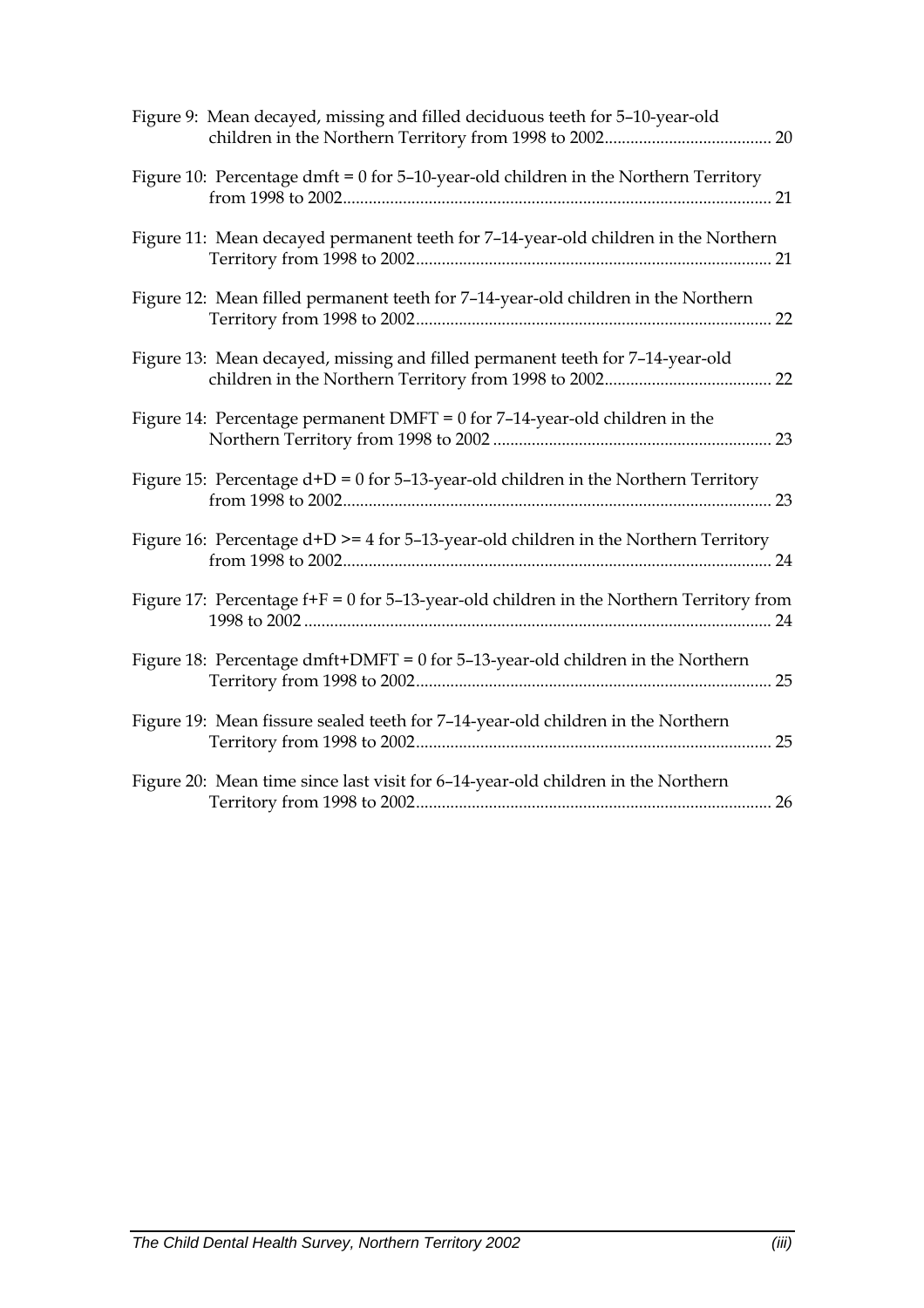# **Abbreviations**

| d           | deciduous decayed teeth                     |
|-------------|---------------------------------------------|
| m           | deciduous missing teeth                     |
| f           | deciduous filled teeth                      |
| dmft        | deciduous decayed, missing and filled teeth |
| D           | permanent decayed teeth                     |
| M           | permanent missing teeth                     |
| F           | permanent filled teeth                      |
| <b>DMFT</b> | permanent decayed, missing and filled teeth |
| SD          | standard deviation                          |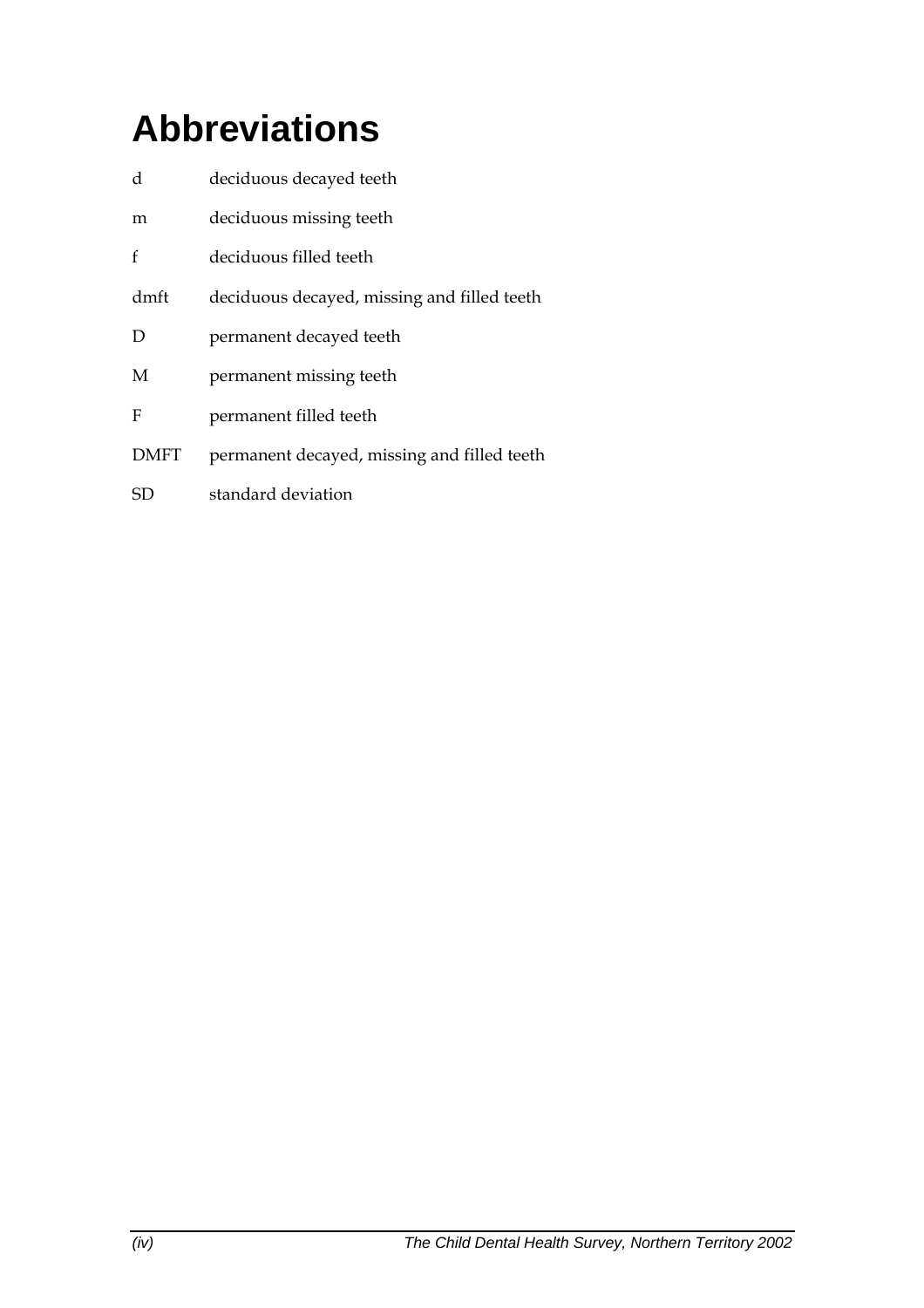## **Purpose of this report**

This report continues the series of annual reports providing descriptive statistics concerning child dental health in the Northern Territory, and follows the 2000 report. The report contains tables describing the age and sex of children in the sample, their deciduous and permanent caries experience, frequency of fissure sealants, immediate treatment needs, history of school dental service examinations, caries experience of Indigenous and non-Indigenous children, and regional variations in caries experience.

The report also presents selected trends where available for the 5-year period between 1998 and 2002. However, it should be noted that no formal hypothesis tests have been undertaken and difference between years are intended as a guide to the reader rather than a statistical evaluation of trends.

## **Sampling**

The data used for this report were collected during the 2002 calendar year from Northern Territory School Dental Service patients by dental therapists and dentists. A random sampling procedure was used to select approximately one in two (1:1.9) patients living in the Darwin area. In addition, all examined children from other areas were included in the sampling frame. The Darwin sampling procedure was achieved by selecting those children whose birthday was between the 1st and 16th (inclusive) of any month. Provision was also made for inclusion and numerical weighting of data from children whose date of birth was unknown.

The Estimated Resident Population (ERP) of 5–9-year-olds and 10–14-year-olds by Health Areas within the Northern Territory was determined from data available from the Australian Bureau of Statistics as at 30 June 2002. The four areas comprising Operations North (Darwin Urban, Darwin Rural, East Arnhem and Katherine) and the three areas comprising Operations Central (Barkly, Alice Springs Rural, Alice Springs Urban) were matched with the boundaries of Statistical Local Areas from which ERPs could be determined. Assignment of Health Areas to all unit records was based on the location of the clinic that a child attended. A map showing the Health Areas of the Northern Territory is presented in Figure 1.

The actual number of children sampled in comparison to the Estimated Resident Population in the Northern Territory according to the sampling frame by Health Area is shown in Figure 2.

Because the School Dental Service in the Northern Territory predominantly serves primary school children, it is expected that the numbers of 10–14-year-old children sampled would be substantially lower than the ERP of this age group in the Northern Territory. Nonetheless, the pattern shown for 5–9-year-olds is repeated, with Darwin Urban, Katherine and Alice Springs Urban sampling higher percentages of the population in those regions than Darwin Rural, East Arnhem, Barkly and Alice Springs Rural.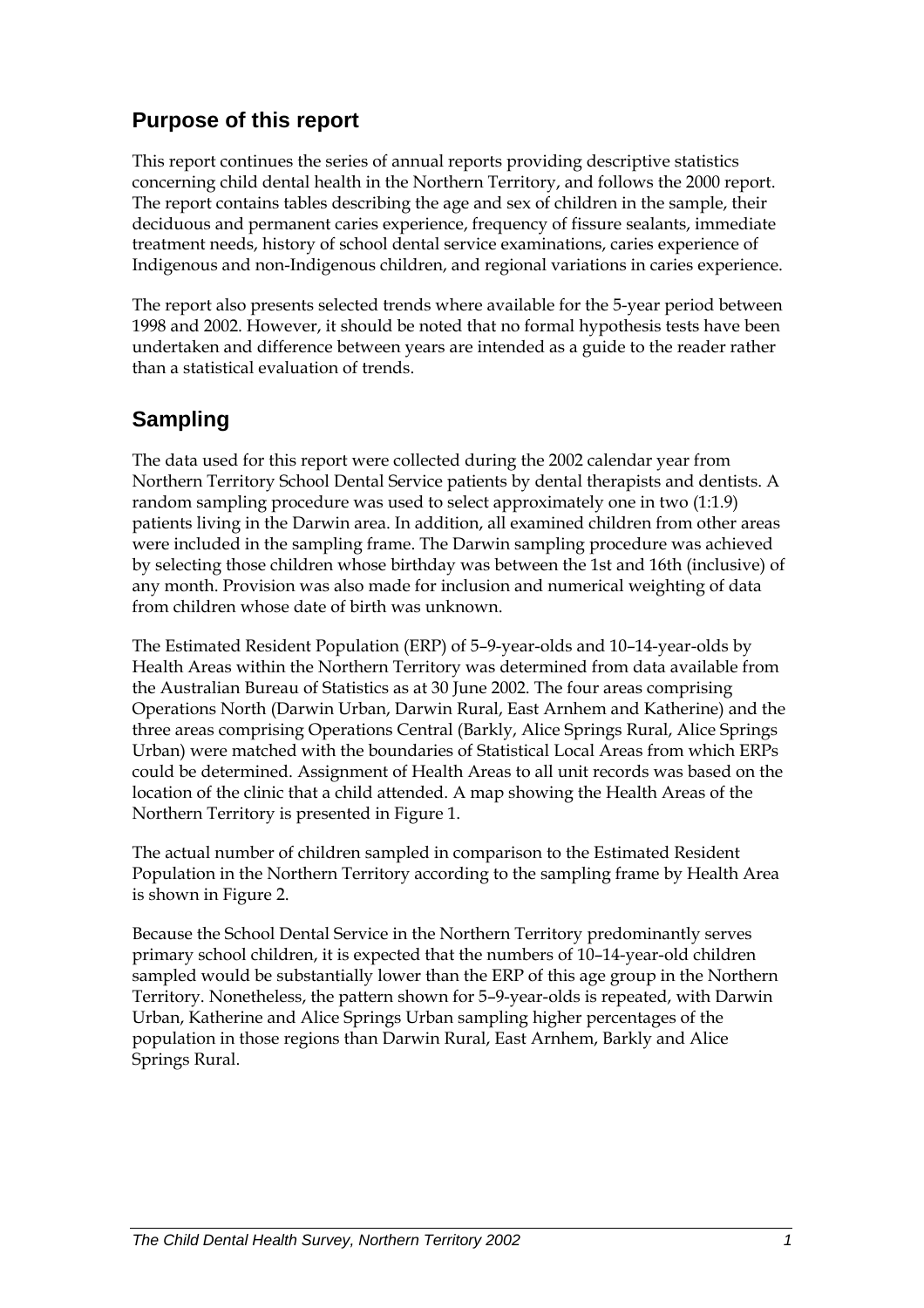

 **Figure 1: Northern Territory Health Areas**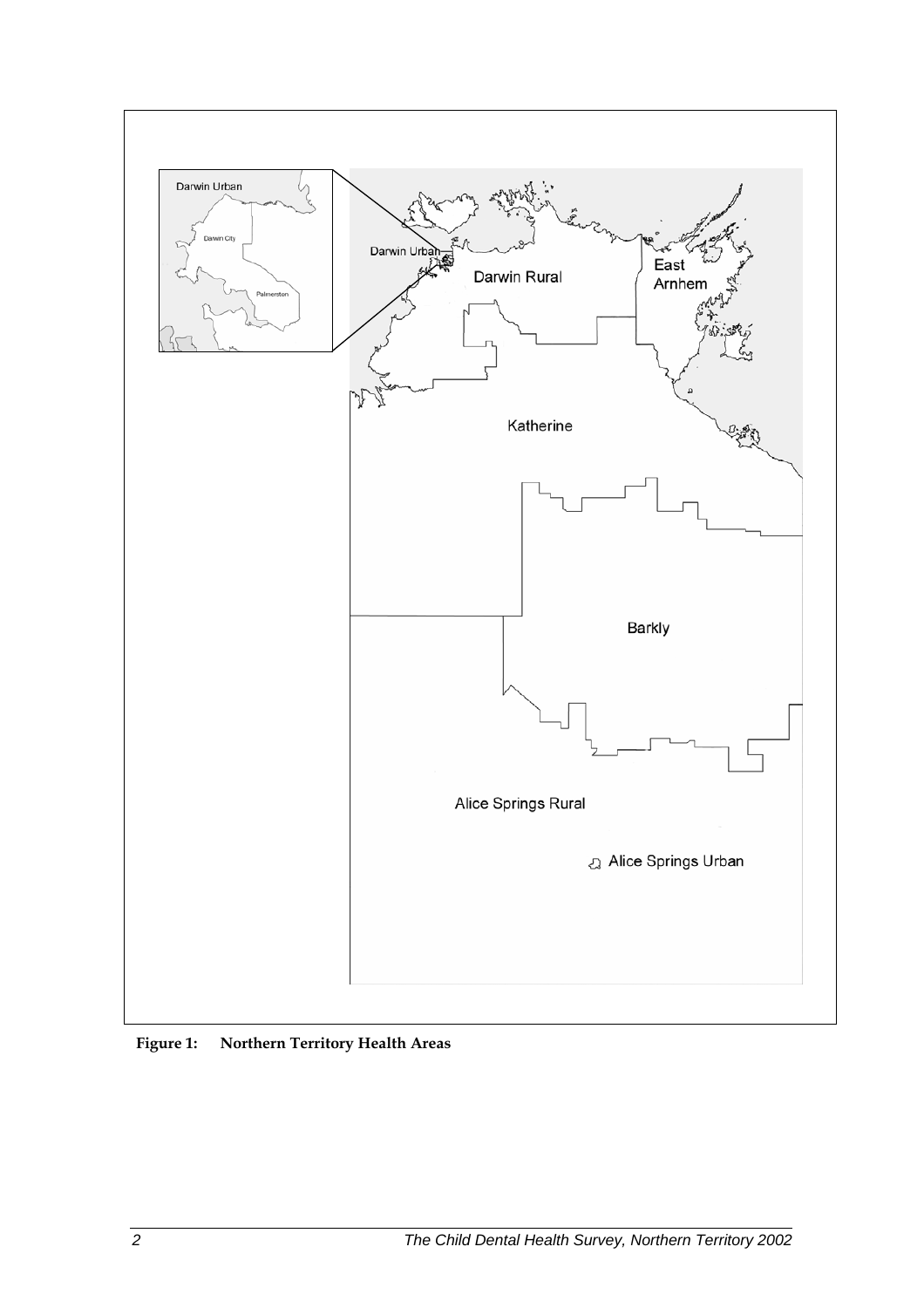

**Figure 2: Estimated Resident Populations compared to actual sample obtained.** 

## **Weighting**

For 2002, all data were weighted by time since last school dental service examination. This was implemented to counteract potential bias caused by the under-representation of students on longer recall schedules or who receive School Dental Service examinations less frequently for other reasons. Children on shorter recall schedules generally have poorer oral health than children on longer recall schedules. Because only the first examination in a year was used for each child sampled, children with a previous examination within a 12 month period were assigned the same weight.

Unit records were also weighted to reflect the ERP of 5–14-year-olds according to Health Areas within the Northern Territory as at 30 June 2002 as available from the Australian Bureau of Statistics.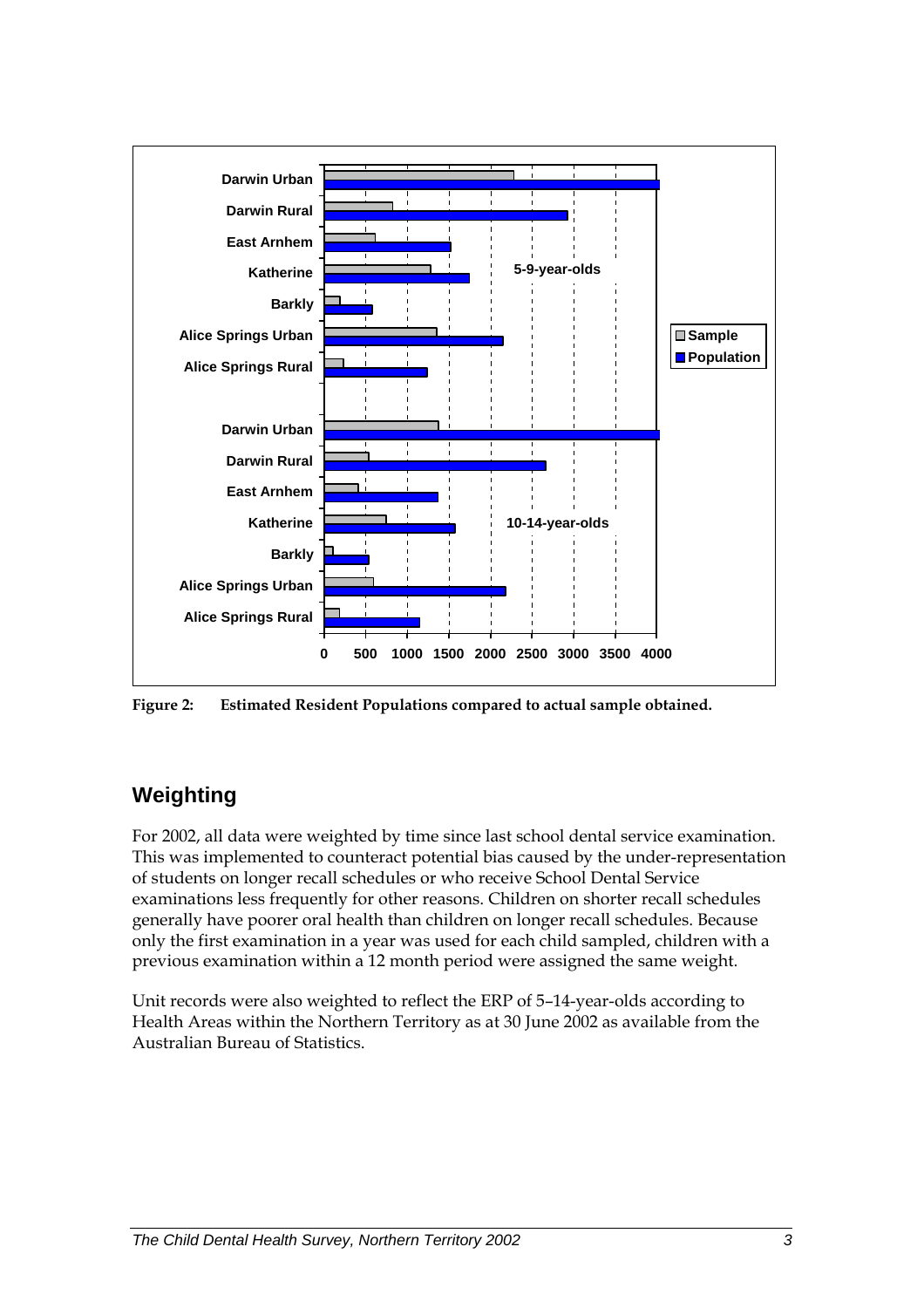

The relative sample sizes and population estimates by Health Areas as a percentage of the total sample and Northern Territory 5–14-year-old population are shown in Figure 3. While the results of sampling were mostly consistent with ERP by regions, as a result of sampling Darwin Urban, Darwin Rural, Barkly and Alice Springs Rural were weighted up in the analysis (mean weights = 1.24, 1.39, 1.30 and 1.75 respectively) while East Arnhem, Katherine and Alice Springs Urban received lower weights (mean weights = 0.89, 0.56 and 0.64 respectively). The final unit record weights were applied to all statistics computed for Tables 2 to 10 such that the weighted contribution of each Health Area was proportional to the percentage represented by the Estimated Residential Population in the Northern Territory population.

The purpose of the weighting protocol was to produce estimates that are representative of the population covered by the School Dental Service for 2002. However, the estimates in this report cannot be applied to children who are not enrolled in the Northern Territory School Dental Service. Consequently, the results in this report do not represent the complete Northern Territory child population, but only that portion of the population that is enrolled in the Northern Territory School Dental Service. In the Northern Territory, a very high percentage of 5–12-year-olds but a much lower percentage of 13–15-year-olds are enrolled in the School Dental Service. Hence, estimates for Primary School aged children in this report may not differ substantially from estimates that would be obtained if all children in the State were surveyed, however estimates for Secondary School children may vary from those obtained if all the children in the State were surveyed.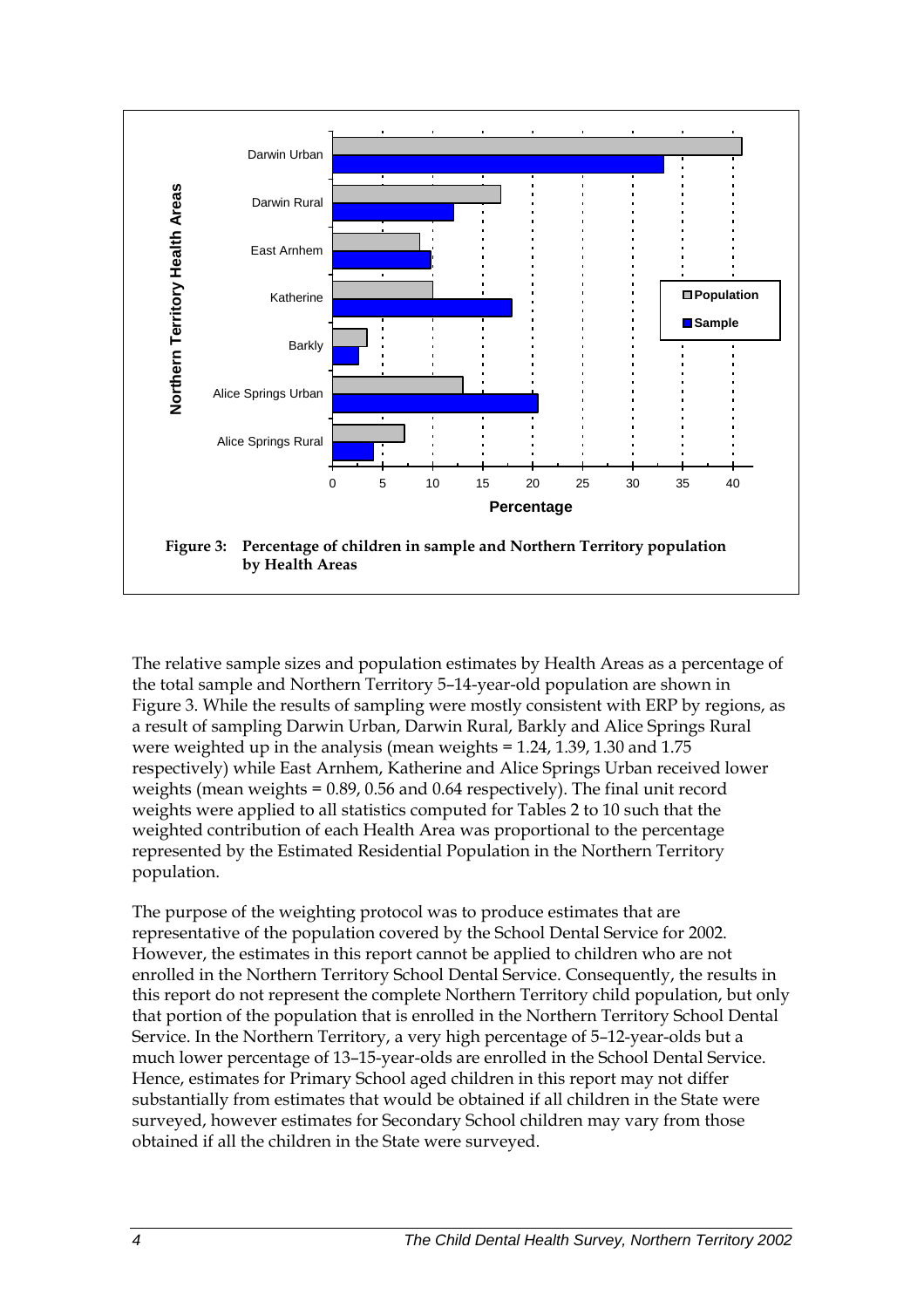It should be noted that all analyses use the weighted distribution of children to derive results. However, months since last visit was not used to weight the data in Tables 11 and 12 because the results included time since last visit. Also, analyses by Indigenous status (Tables 13–16) and the regional analyses in Tables 17 and 18 received no weighting. Where weighting is applied, weighted numbers are rounded to the nearest whole number for ease of interpretation.

Age-specific indices denoted with an asterisk (\*) are those in which the relative standard error exceeds 40% and population estimates of these indices may be considered to be statistically unreliable.

## **Demographic composition of the sample**

Approximately 32% of the obtained and processed records were from the Darwin area (see Table 1). The majority of children in the sample (93.1%) were aged between 4 and 12 years inclusive, with approximately equivalent numbers in individual age groups within this range. Females and males were represented in approximately similar proportions across all ages.

|                | Darwin region,<br>known date of birth |                | <b>Non-Darwin</b><br>or age only known |                |                | <b>Total number of children</b><br>in sample (weighted) |              |                |                |
|----------------|---------------------------------------|----------------|----------------------------------------|----------------|----------------|---------------------------------------------------------|--------------|----------------|----------------|
| Age            | <b>Males</b>                          | <b>Females</b> | <b>Persons</b>                         | <b>Males</b>   | <b>Females</b> | <b>Persons</b>                                          | <b>Males</b> | <b>Females</b> | <b>Persons</b> |
| $\overline{2}$ | 6                                     | 4              | 10                                     | 17             | 15             | 32                                                      | 22           | 15             | 37             |
| 3              | 16                                    | 26             | 42                                     | 125            | 117            | 242                                                     | 123          | 126            | 249            |
| $\overline{4}$ | 208                                   | 164            | 372                                    | 408            | 392            | 800                                                     | 567          | 501            | 1,068          |
| 5              | 209                                   | 207            | 416                                    | 464            | 431            | 895                                                     | 637          | 619            | 1,256          |
| 6              | 226                                   | 216            | 442                                    | 465            | 419            | 884                                                     | 646          | 613            | 1,259          |
| 7              | 221                                   | 204            | 425                                    | 491            | 447            | 938                                                     | 678          | 621            | 1,298          |
| 8              | 231                                   | 222            | 453                                    | 471            | 463            | 934                                                     | 693          | 680            | 1,373          |
| 9              | 229                                   | 224            | 453                                    | 487            | 468            | 955                                                     | 740          | 673            | 1,414          |
| 10             | 230                                   | 207            | 437                                    | 451            | 472            | 923                                                     | 708          | 689            | 1,397          |
| 11             | 212                                   | 204            | 416                                    | 453            | 439            | 892                                                     | 682          | 666            | 1,347          |
| 12             | 209                                   | 200            | 409                                    | 275            | 289            | 564                                                     | 557          | 532            | 1,089          |
| 13             | 49                                    | 46             | 95                                     | 75             | 92             | 167                                                     | 153          | 165            | 317            |
| 14             | 1                                     | 0              | 1                                      | 28             | 30             | 58                                                      | 43           | 40             | 83             |
| 15             | 1                                     | 1              | $\overline{2}$                         | 12             | 26             | 38                                                      | 17           | 52             | 69             |
| 16             | 2                                     | 1              | 3                                      | 15             | 27             | 42                                                      | 23           | 50             | 77             |
| 17             | 0                                     | 1              | 1                                      | $\overline{2}$ | 10             | 12                                                      | 3            | 17             | 20             |
| Total          | 2,050                                 | 1,927          | 3,977                                  | 4,239          | 4,137          | 8,376                                                   | 6,293        | 6,060          | 12,353         |

#### **Table 1: Demographic composition of the sample**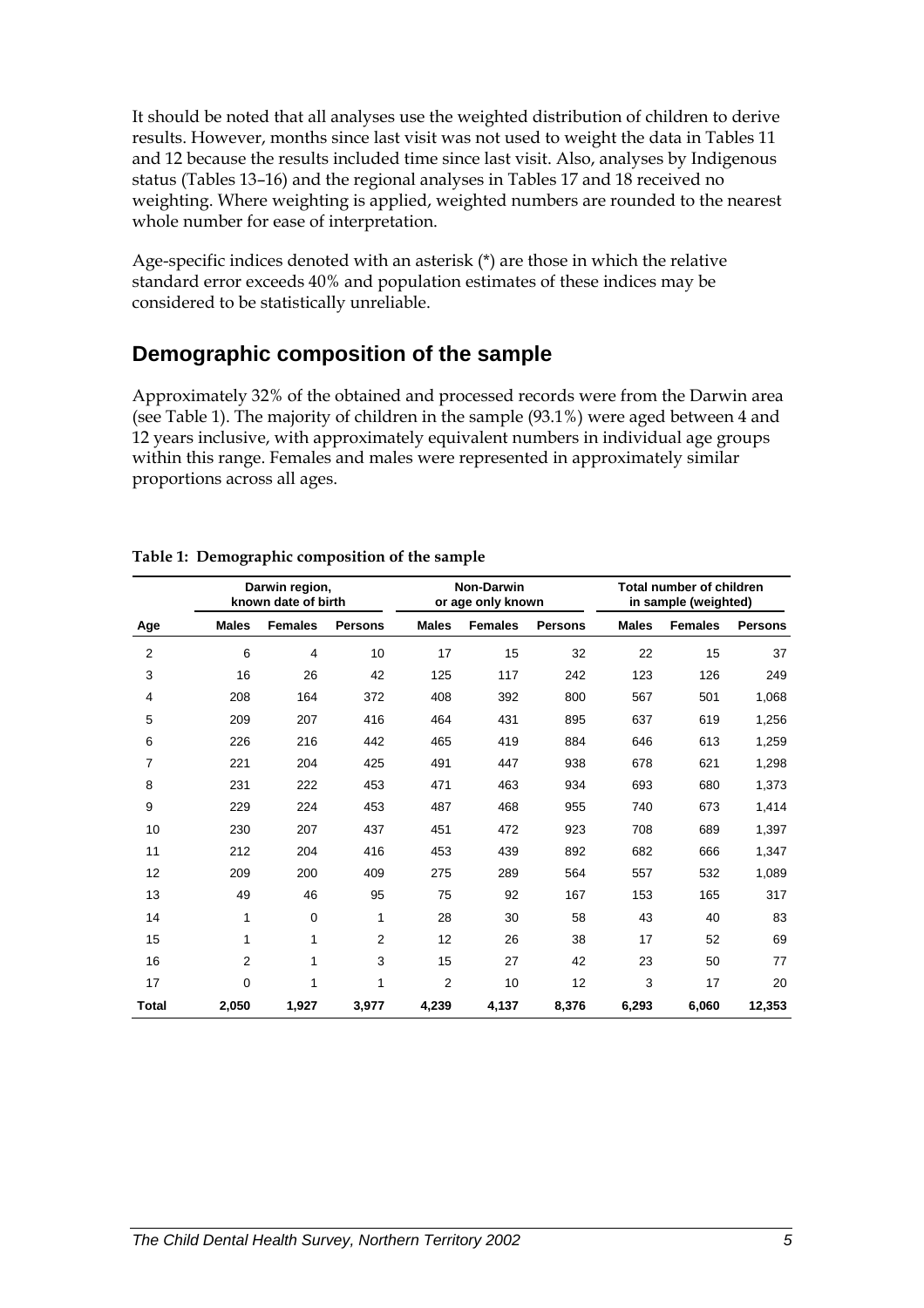The distribution of the sample was closely related to the main target groups of children served by the School Dental Service in the Northern Territory. The distribution also illustrates that the sample was representative of primary school aged children, rather than all children in the Northern Territory. The small numbers of children aged 13 years or more resulted in less reliability of computed statistics for those ages. It should be noted that those children who are outside the main school dental service target groups may differ on key characteristics and may be less representative of their respective age groups in the Northern Territory population.

## **Birthplace of children and mothers**

The birthplace of both the sampled child and child's mother is presented in Table 2. The majority of children (95.5%) and mothers (84.2%) were born in Australia. Very small percentages of children were born outside of Australia. A total of 5.3% of mothers were born in South East Asia and a further 5.9% were born in the United Kingdom, Ireland, or another English speaking country.

|                        |                | <b>Children</b> |               | <b>Mothers</b> |  |
|------------------------|----------------|-----------------|---------------|----------------|--|
|                        | <b>Number</b>  | %               | <b>Number</b> | %              |  |
| Australia              | 11,790         | 95.5            | 10,407        | 84.2           |  |
| UK and Ireland         | 40             | 0.3             | 330           | 2.7            |  |
| Other English speaking | 144            | 1.2             | 396           | 3.2            |  |
| Southern European      | 36             | 0.3             | 101           | 0.8            |  |
| Other European         | 22             | 0.2             | 87            | 0.7            |  |
| Middle East            | $\overline{7}$ | 0.1             | 23            | 0.2            |  |
| South East Asia        | 139            | 1.1             | 650           | 5.3            |  |
| Other Asia             | 37             | 0.3             | 109           | 0.9            |  |
| Other                  | 53             | 0.4             | 133           | 1.1            |  |
| Not recorded           | 85             | 0.7             | 118           | 1.0            |  |

#### **Table 2: Birthplace of children and mothers**

## **Indigenous status of children and mothers**

A substantial percentage of children and mothers were of Indigenous origin, accounting for 37.8% and 36.1% of the sample respectively (see Table 3).

|                |               | <b>Children</b> |               |      |  |
|----------------|---------------|-----------------|---------------|------|--|
|                | <b>Number</b> | %               | <b>Number</b> | %    |  |
| Non-Indigenous | 7,603         | 61.5            | 7.771         | 62.9 |  |
| Indigenous     | 4,666         | 37.8            | 4,465         | 36.1 |  |
| Not Known      | 85            | 0.7             | 118           | 1.0  |  |

#### **Table 3: Indigenous status of children and mothers**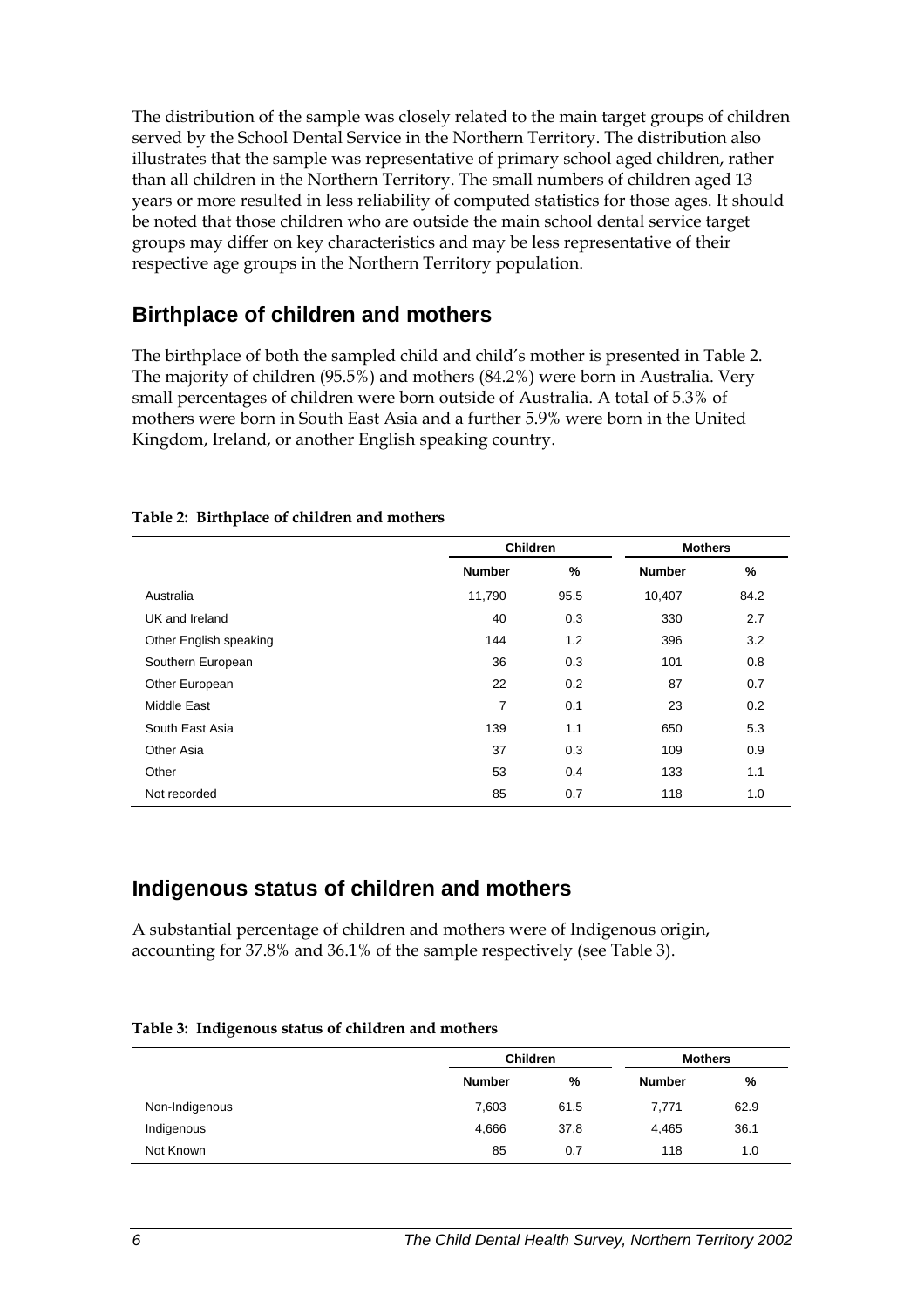## **Deciduous teeth**

The mean number of clinically decayed teeth among children aged 5 to 10 years ranged from 1.86 to 0.71 and was lower among older children (see Table 4). After peaking at age 5, there was a consistent decline in clinically detectable new decay with age. In contrast, the mean number of filled teeth increased from 0.12 among children up to 4 years of age to 0.91 for 8- and 9-year-olds, before declining. The mean number of missing teeth was generally low across all age groups with mean scores peaking at 0.09 for a few age groups. The trend in mean dmft scores with age was similar to that for the filled score, increasing to 2.37 for 7-year-olds before decreasing to 0.31 for 12-year-olds. This decline in caries experience with age should be interpreted in view of the progressive exfoliation of deciduous teeth as children grow older.

The ratio of untreated decayed teeth to the total count of decayed, missing, and filled teeth serves as an indicator of how well a child's dental needs are being met. This is presented in Table 5 as the mean of individual children's d/dmft index. The percentage of caries experience due to decay (mean d/dmft index) showed a strong and consistent age-associated decline from 89.9% among children up to 4 years old to 48.6% among 9-year-olds. By comparison, the percentage of caries-free children (% dmft = 0) showed a more modest reduction from 59.2% among children up to 4 years of age to 38.9% among 8-year-olds, before increasing to 84.9% for 12-year-olds. The considerable increase for children from the age of 10 is a result of counting children with no deciduous teeth as having a dmft score of 0.

The ratio of untreated decayed teeth to the total count of decayed, missing, and filled teeth can also be expressed as the ratio of total decay in the population to total decayed, missing or filled teeth in the population  $(d/dmft)$  ratio), and this is presented in Figure 4. Unlike the mean d/dmft index, the d/dmft ratio refers to the proportion of teeth with caries in the population. Thus, the ratio for 6-year-olds indicates that, among 100 teeth with caries experience among 6-year-olds, 66.7% had untreated

| Age            | <b>Children</b> | Decayed (d) |           |         | Missing (m) |      | Filled (f) |      | dmft      |
|----------------|-----------------|-------------|-----------|---------|-------------|------|------------|------|-----------|
|                | $\mathbf n$     | mean        | <b>SD</b> | mean    | <b>SD</b>   | mean | <b>SD</b>  | mean | <b>SD</b> |
| $\leq 4$       | 1,354           | 1.59        | 2.82      | 0.05    | 0.49        | 0.12 | 0.71       | 1.77 | 2.98      |
| 5              | 1,258           | 1.86        | 2.91      | 0.09    | 0.54        | 0.37 | 1.19       | 2.32 | 3.30      |
| 6              | 1,259           | 1.52        | 2.54      | 0.09    | 0.58        | 0.67 | 1.47       | 2.28 | 3.14      |
| $\overline{7}$ | 1.298           | 1.51        | 2.42      | 0.06    | 0.38        | 0.80 | 1.55       | 2.37 | 2.96      |
| 8              | 1,373           | 1.28        | 2.06      | 0.07    | 0.41        | 0.91 | 1.61       | 2.26 | 2.68      |
| 9              | 1.414           | 0.92        | 1.66      | 0.09    | 0.50        | 0.91 | 1.57       | 1.92 | 2.43      |
| 10             | 1,397           | 0.71        | 1.38      | 0.05    | 0.34        | 0.57 | 1.27       | 1.33 | 1.98      |
| 11             | 1.347           | 0.36        | 0.98      | 0.02    | 0.20        | 0.33 | 0.90       | 0.71 | 1.40      |
| 12             | 1.089           | 0.16        | 0.62      | $0.01*$ | $0.15*$     | 0.14 | 0.57       | 0.31 | 0.97      |

**Table 4: Deciduous dentition – decayed, missing and filled teeth by age**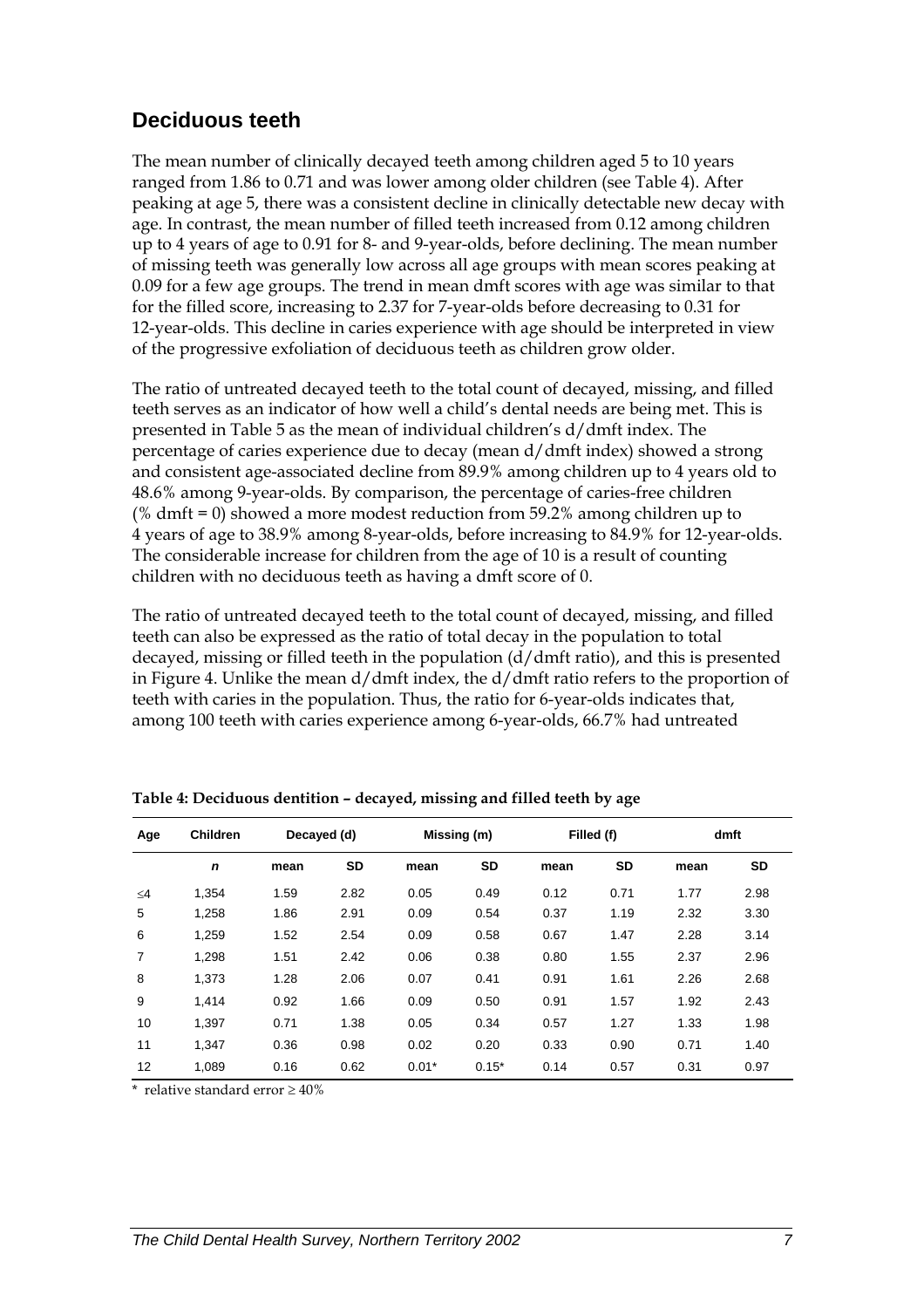| Age            |             | Mean d/dmft index | $dmft = 0$  |      |  |  |
|----------------|-------------|-------------------|-------------|------|--|--|
|                | $\mathbf n$ | %                 | $\mathbf n$ | %    |  |  |
| $\leq 4$       | 552         | 89.9              | 1,354       | 59.2 |  |  |
| 5              | 666         | 80.3              | 1,258       | 47.0 |  |  |
| 6              | 694         | 67.1              | 1,259       | 44.9 |  |  |
| $\overline{7}$ | 761         | 60.8              | 1,298       | 41.4 |  |  |
| 8              | 840         | 57.6              | 1,373       | 38.9 |  |  |
| 9              | 829         | 48.6              | 1,414       | 41.3 |  |  |
| 10             | 668         | 55.0              | 1,397       | 52.2 |  |  |
| 11             | 406         | 52.7              | 1,347       | 69.8 |  |  |
| 12             | 165         | 52.0              | 1,089       | 84.9 |  |  |

**Table 5: Deciduous dentition – caries experience indices by age** 

decay. The d/dmft ratio shows a similar pattern to that of the mean dmft index, with the percentage d/dmft reducing across increasingly older age groups, declining from 89.8% for the youngest children to 47.9% among 9-year-olds. The percentage of dmft accounted for by filled teeth shows the opposite trend, increasing from 6.8% for children aged up to including 4 years old to 47.4% for 9-year-olds.

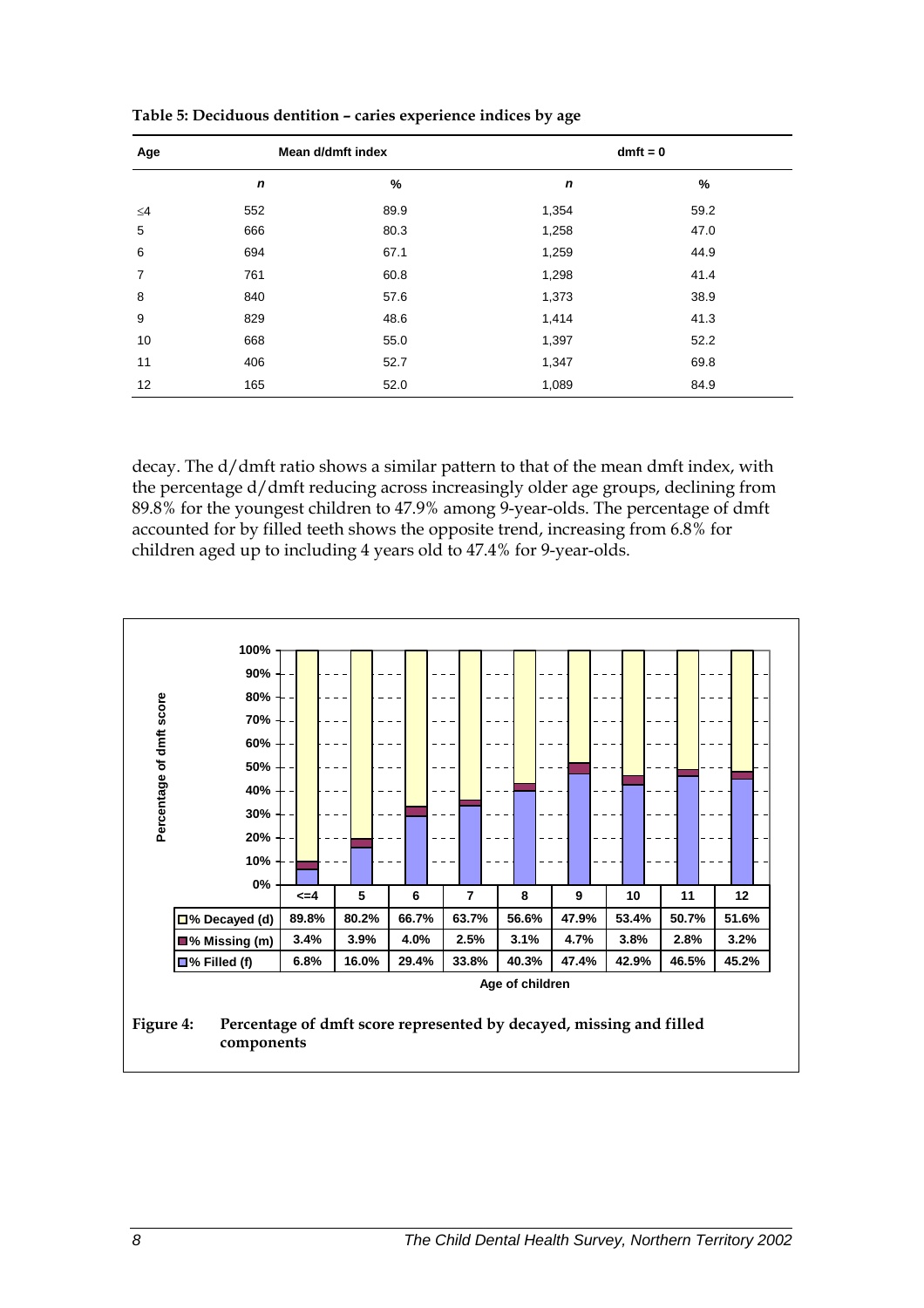## **Permanent teeth**

The mean number of clinically decayed permanent teeth was consistently smaller than the mean number of decayed deciduous teeth, and increased across the range of 6 to 14 years from 0.08 to 1.14 (Table 6). The number of teeth missing due to caries remained low across most ages. The mean number of filled permanent teeth ranged from 0.01 for children aged 6 to 0.49 for 14-year-olds. In addition, the mean DMFT increased quite consistently across age groups, from 0.09 for 6-year-olds to 1.77 for children aged 14. The mean DMFT score for 12-year-old children was 0.84, an increase of about 15% from 2001.

The percentage of children with no clinically detectable caries ( $DMFT = 0$ ) generally declined across age groups (see Table 7) while the percentage of DMFT due to decay (mean D/DMFT index) declined from 90.0% for 5-year-olds to 51.4% for 12-year-olds, before increasing for the two oldest age groups. For children aged 12 or less more than 60% of children in any age group had no caries experience in the permanent dentition.

The D/DMFT ratio, which refers to the proportion of teeth with caries experience in the population having untreated decay, declined from 88.9% for 6-year-olds to 53.6% for 12-year-olds (Figure 5).

| Age | <b>Children</b> | Decayed (D) |           |         | Missing (M) |         | Filled (F) |      | <b>DMFT</b> |
|-----|-----------------|-------------|-----------|---------|-------------|---------|------------|------|-------------|
|     | $\mathbf n$     | mean        | <b>SD</b> | mean    | <b>SD</b>   | mean    | <b>SD</b>  | mean | <b>SD</b>   |
| 5   | 1,258           | 0.02        | 0.19      |         | -           | $0.01*$ | $0.10*$    | 0.02 | 0.28        |
| 6   | 1,259           | 0.08        | 0.39      | 0.00    | $0.04*$     | $0.01*$ | $0.14*$    | 0.09 | 0.44        |
| 7   | 1,298           | 0.15        | 0.54      | 0.00    | $0.04*$     | 0.03    | 0.25       | 0.19 | 0.61        |
| 8   | 1.373           | 0.24        | 0.72      | 0.00    | $0.08*$     | 0.07    | 0.32       | 0.31 | 0.82        |
| 9   | 1.414           | 0.26        | 0.73      | 0.01    | 0.10        | 0.16    | 0.57       | 0.43 | 0.94        |
| 10  | 1.397           | 0.39        | 0.96      | 0.04    | 0.34        | 0.19    | 0.60       | 0.62 | 1.22        |
| 11  | 1.347           | 0.41        | 1.01      | 0.04    | 0.29        | 0.26    | 0.71       | 0.71 | 1.33        |
| 12  | 1.089           | 0.45        | 1.12      | 0.05    | 0.39        | 0.34    | 0.78       | 0.84 | 1.49        |
| 13  | 317             | 0.84        | 2.16      | 0.10    | 0.51        | 0.34    | 0.96       | 1.28 | 2.45        |
| 14  | 83              | 1.14        | 1.72      | $0.14*$ | $0.65*$     | 0.49    | 1.08       | 1.77 | 2.07        |

**Table 6: Permanent dentition –decayed, missing and filled teeth by age**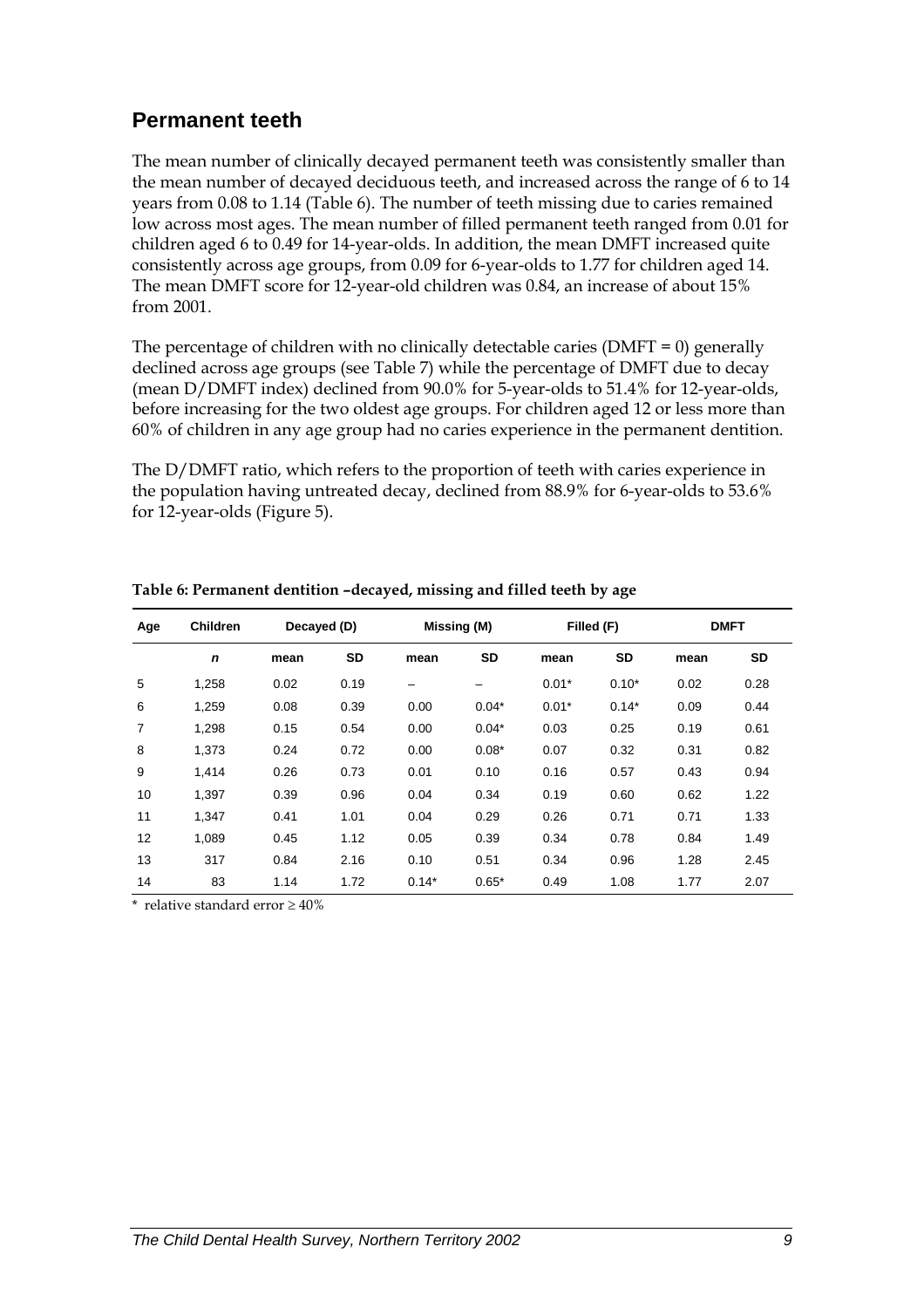| Age |                  | <b>Mean D/DMFT index</b> | $DMFT = 0$  |      |  |  |  |  |
|-----|------------------|--------------------------|-------------|------|--|--|--|--|
|     | $\boldsymbol{n}$ | %                        | $\mathbf n$ | %    |  |  |  |  |
| 5   | 13               | 90.0                     | 1,258       | 99.0 |  |  |  |  |
| 6   | 69               | 88.2                     | 1,259       | 94.5 |  |  |  |  |
| 7   | 151              | 81.1                     | 1,298       | 88.4 |  |  |  |  |
| 8   | 250              | 73.4                     | 1,373       | 81.8 |  |  |  |  |
| 9   | 342              | 58.2                     | 1,414       | 75.8 |  |  |  |  |
| 10  | 417              | 61.2                     | 1,397       | 70.2 |  |  |  |  |
| 11  | 442              | 55.8                     | 1,347       | 67.2 |  |  |  |  |
| 12  | 405              | 51.4                     | 1,089       | 62.8 |  |  |  |  |
| 13  | 139              | 57.7                     | 317         | 56.2 |  |  |  |  |
| 14  | 47               | 65.2                     | 83          | 42.6 |  |  |  |  |

**Table 7: Permanent dentition – caries experience indices by age** 

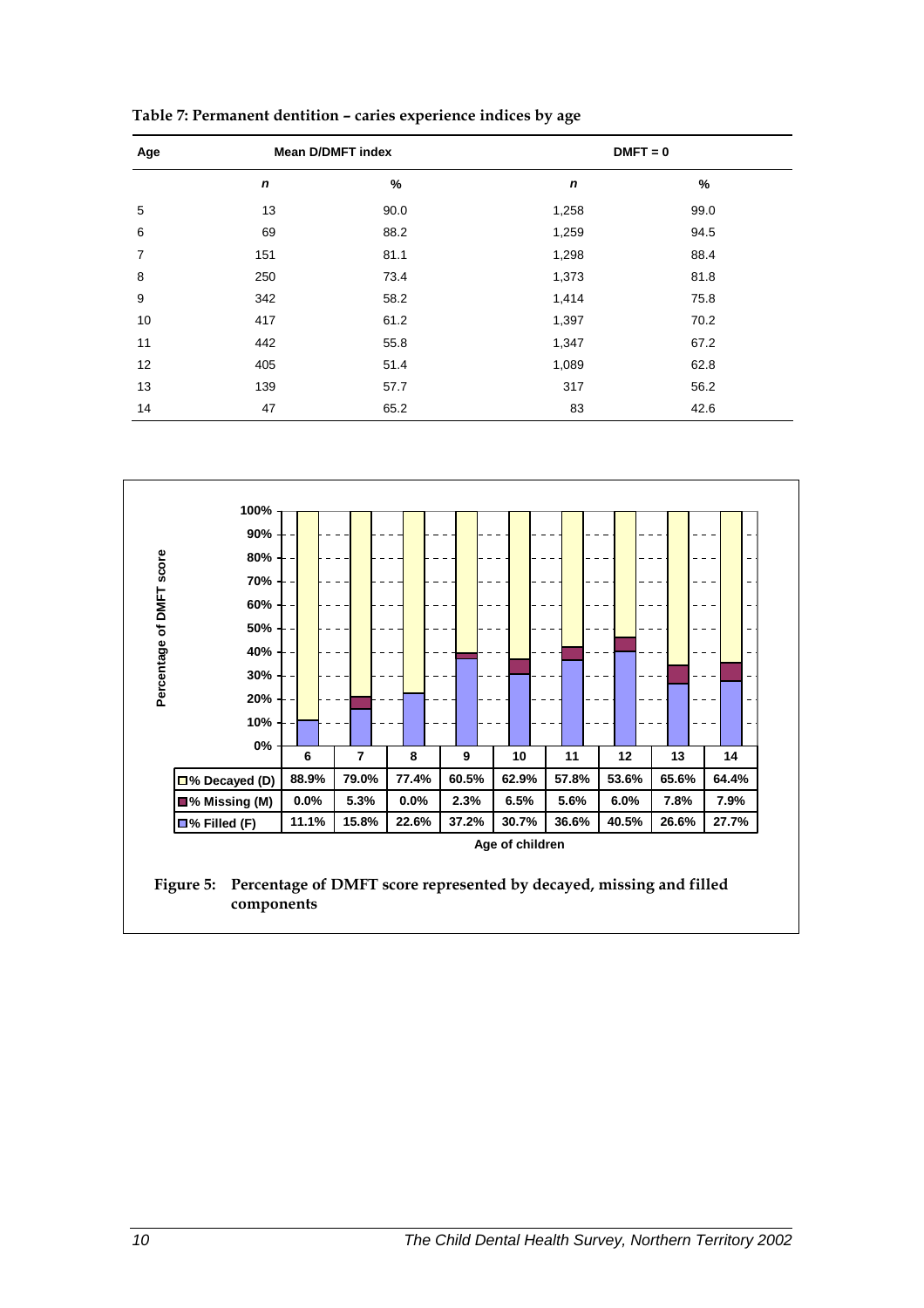## **All teeth**

Untreated clinically detectable caries in the combined deciduous and permanent dentitions (see Table 8) existed for between 30.1% and 51.2% of children in all age groups. The greatest likelihood of untreated decay occurred for children aged 18 years old. However, the most extensive levels of untreated decay (4 or more deciduous or permanent teeth) occur in the younger age groups, with approximately 16–21% of children aged up to 7 years of age being affected to this extent.

More than 92% of children had no deciduous or permanent teeth missing due to caries. However, smaller percentages avoided fillings with between 13.6% and 41.8% of 5–14 year-old children having at least one filling. There was a decline in the percentage of children with no clinically detectable caries experience in either the deciduous or permanent dentition, from 59.0% up to age 4 to 33.5% at age 8. Above the age of 8, the percentage increased to a high of 52.8% for 12-year-olds.

|                |                 |      |      | $d+D =$      |     |        | $dmft+$ |           |             |            |
|----------------|-----------------|------|------|--------------|-----|--------|---------|-----------|-------------|------------|
| Age            | <b>Children</b> | 0    | 1    | $\mathbf{2}$ | 3   | 4      | $5+$    | $m+M = 0$ | $f + F = 0$ | $DMFT = 0$ |
|                | $\mathbf n$     | %    | %    | $\%$         | %   | $\%$   | %       | %         | %           | %          |
| $\leq 4$       | 1,354           | 61.7 | 7.1  | 8.4          | 4.3 | 5.4    | 13.1    | 98.1      | 95.1        | 59.0       |
| 5              | 1,258           | 52.7 | 11.6 | 8.9          | 5.9 | 5.0    | 15.8    | 96.5      | 86.4        | 46.6       |
| 6              | 1,259           | 53.2 | 14.2 | 9.5          | 6.6 | 4.2    | 12.2    | 96.6      | 74.8        | 43.3       |
| $\overline{7}$ | 1,298           | 51.9 | 14.4 | 9.6          | 5.7 | 4.9    | 13.5    | 96.1      | 68.5        | 38.3       |
| 8              | 1,373           | 48.8 | 18.1 | 10.5         | 8.1 | 4.9    | 9.5     | 95.5      | 63.8        | 33.5       |
| 9              | 1,414           | 55.2 | 19.0 | 9.5          | 5.3 | 3.9    | 7.1     | 95.2      | 58.2        | 33.8       |
| 10             | 1,397           | 56.6 | 17.3 | 10.3         | 5.9 | 3.7    | 6.2     | 95.4      | 67.3        | 39.1       |
| 11             | 1,347           | 65.2 | 14.9 | 9.8          | 5.2 | 2.0    | 2.9     | 97.0      | 70.6        | 47.8       |
| 12             | 1,089           | 69.9 | 16.8 | 5.7          | 2.9 | 1.5    | 3.2     | 97.3      | 73.5        | 52.8       |
| 13             | 317             | 64.6 | 14.1 | 7.4          | 5.6 | 3.3    | 5.0     | 94.5      | 77.4        | 48.9       |
| 14             | 83              | 54.2 | 17.3 | 8.6          | 9.4 | $6.2*$ | $4.3*$  | 92.6      | 76.6        | 39.0       |

#### **Table 8: All teeth – age-specific caries experience**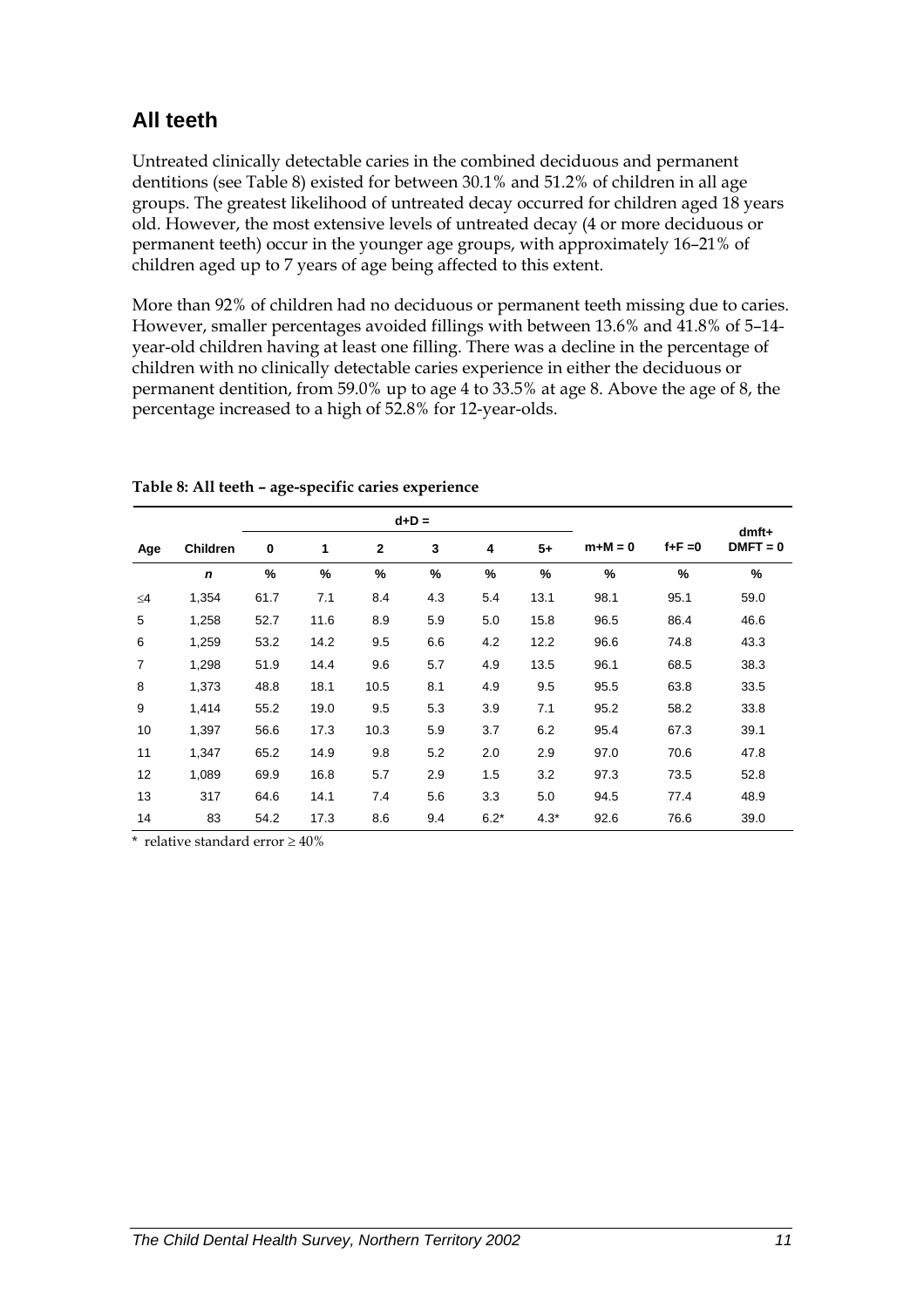## **Fissure sealants**

The mean number of fissure sealants increased for children up to 13 years of age, before decreasing (see Table 9). There was evidence of preferential use of fissure sealants among those with caries experience: children aged between 7 and 13 years old with some caries experience ( $DMFT = 1+$ ) were more likely to have fissure sealants than were children with  $DMFT = 0$ .

|     |                 |      |                 | <b>Children with sealants</b> |            |               |      |  |  |  |  |
|-----|-----------------|------|-----------------|-------------------------------|------------|---------------|------|--|--|--|--|
| Age | <b>Children</b> |      | <b>Sealants</b> |                               | $DMFT = 0$ | $DMFT \geq 1$ |      |  |  |  |  |
|     | $\mathbf n$     | mean | SD              | $\mathbf n$                   | %          | $\mathbf n$   | $\%$ |  |  |  |  |
| 6   | 1,259           | 0.07 | 0.47            | 1190                          | 1.7        | 69            | 15.4 |  |  |  |  |
| 7   | 1,298           | 0.31 | 0.97            | 1147                          | 9.3        | 151           | 24.8 |  |  |  |  |
| 8   | 1,373           | 0.56 | 1.26            | 1124                          | 17.4       | 250           | 27.6 |  |  |  |  |
| 9   | 1,413           | 0.87 | 1.53            | 1072                          | 25.2       | 342           | 38.1 |  |  |  |  |
| 10  | 1,396           | 0.95 | 1.54            | 979                           | 30.7       | 417           | 34.8 |  |  |  |  |
| 11  | 1,347           | 1.09 | 1.73            | 906                           | 33.8       | 442           | 39.9 |  |  |  |  |
| 12  | 1,088           | 1.14 | 1.80            | 683                           | 30.4       | 405           | 46.4 |  |  |  |  |
| 13  | 317             | 1.30 | 2.33            | 178                           | 26.2       | 139           | 41.4 |  |  |  |  |
| 14  | 83              | 0.75 | 1.74            | 35                            | 15.7       | 47            | 25.1 |  |  |  |  |

#### **Table 9: Fissure sealants – age-specific experience**

\* relative standard error ≥ 40%

## **Immediate treatment needs**

Details of immediate treatment needs are shown in Table 10. This classification is accorded to children who have, or who are likely to develop within four weeks, oral pain or infection. Immediate treatment needs were infrequent in the key age groups (5 to 12 years). Fewer than 6% of children in this age range required immediate treatment, with the percentages across age groups ranging from 4.4% to 5.9%. The small group of children with immediate treatment needs had a high mean dmft experience.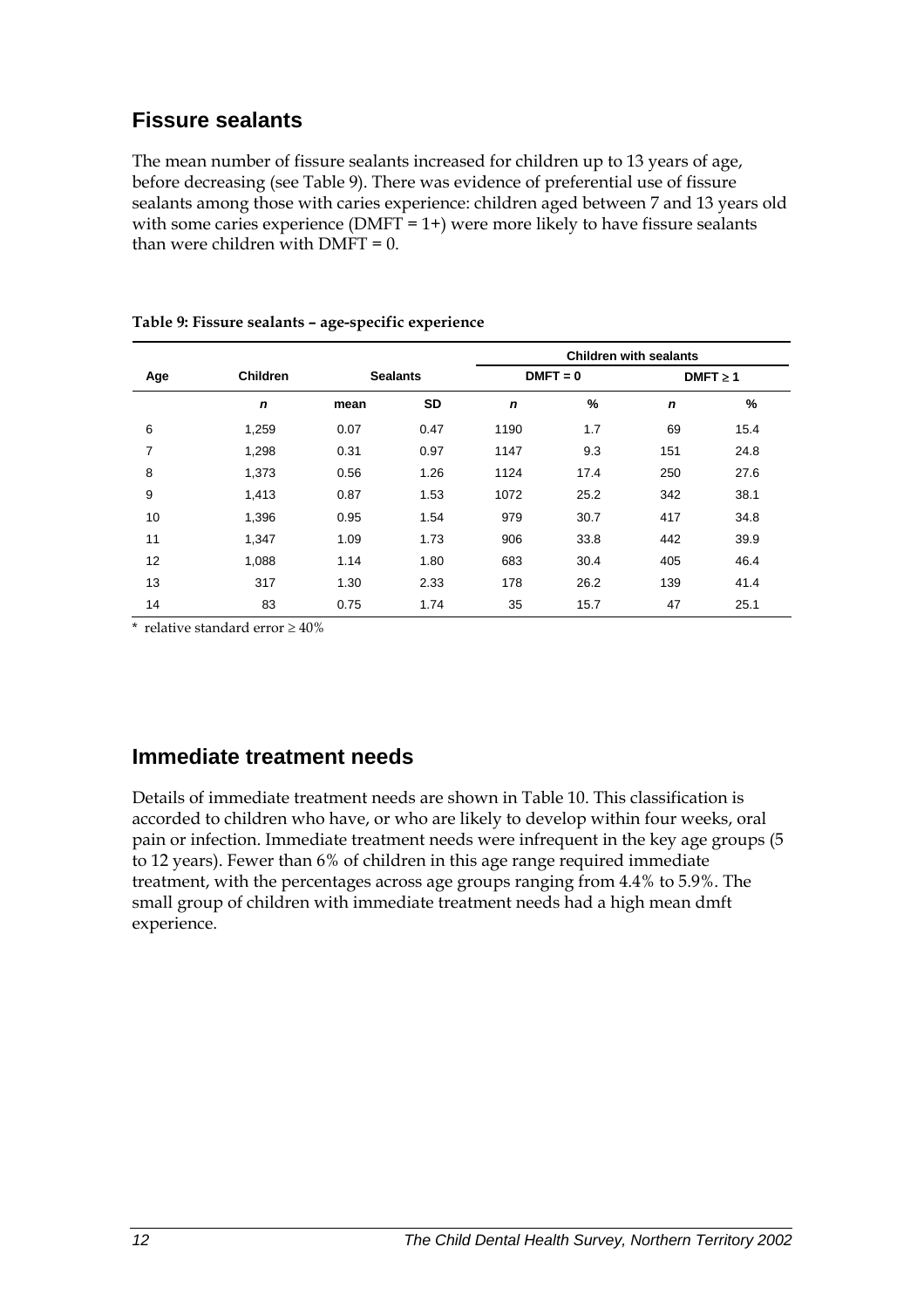|                |                 |     |             |           |             |             | $d+D =$ |         |              |               |         |
|----------------|-----------------|-----|-------------|-----------|-------------|-------------|---------|---------|--------------|---------------|---------|
| Age            | <b>Children</b> |     | dmft        |           |             | <b>DMFT</b> |         | 1       | $\mathbf{2}$ | 3             | 4+      |
|                | $\mathbf n$     | %   | <b>Mean</b> | <b>SD</b> | <b>Mean</b> | SD          | $\%$    | %       | %            | $\frac{9}{6}$ | %       |
| 5              | 74              | 5.9 | 4.96        | 4.03      | -           | -           | $3.0*$  | 33.7    | 8.0          | $4.6*$        | 50.7    |
| 6              | 68              | 5.4 | 5.76        | 4.44      | 0.26        | 0.62        | $5.9*$  | 22.1    | 8.7          | 12.1          | 51.2    |
| $\overline{7}$ | 77              | 5.9 | 5.92        | 3.73      | 0.40        | 0.77        | $3.6*$  | 9.7     | 14.5         | 7.2           | 65.0    |
| 8              | 80              | 5.8 | 4.17        | 3.05      | 0.82        | 1.29        | $1.5*$  | 24.9    | 15.5         | 12.1          | 45.9    |
| 9              | 65              | 4.6 | 4.56        | 3.36      | 0.86        | 1.15        | 0.0     | 26.9    | 12.9         | 13.4          | 46.8    |
| 10             | 61              | 4.4 | 2.69        | 2.41      | 1.57        | 1.76        | $5.6*$  | 18.0    | 23.3         | 10.3          | 42.8    |
| 11             | 67              | 5.0 | 1.37        | 2.27      | 2.21        | 1.83        | 7.5     | 15.0    | 26.7         | 22.3          | 28.4    |
| 12             | 48              | 4.4 | 0.63        | 1.17      | 2.54        | 2.20        | $4.7*$  | 36.4    | 15.7         | 23.9          | 19.3    |
| 13             | 8               | 2.6 | $0.30*$     | $0.76*$   | 3.46        | 3.98        | $27.9*$ | $29.0*$ | $14.9*$      | 0.0           | $28.2*$ |
| 14             | 6               | 7.4 | -           |           | 3.91        | 1.83        | 0.0     | 0.0     | 0.0          | 77.3          | $22.7*$ |

**Table 10: Immediate treatment needs: age-specific distribution** 

\* relative standard error ≥ 40%

## **School Dental Service examinations**

Table 11 describes the percentage of examinations of children that were initial or noninitial examinations in the Northern Territory School Dental Service. As expected, the percentage of children having initial examinations was highest for the youngest ages, indicating that most children are enrolled during their early school years.

Table 12 refers only to children with known previous examinations and indicates their distribution according to time since last dental examination. Between the ages of 5 and 12 there was a general decline in the percentages of children having received an examination within a year of their previous examination, from 55.1% to 38.0%. About one third of children had been examined last within a 13 to 18 month period. Overall, only about a quarter of children were examined more than 18 months since their previous examination, although among older age groups this became increasingly common. Mean examination intervals ranged from just under one year (10.7 months) for the youngest children to 21 months for children aged 14 years.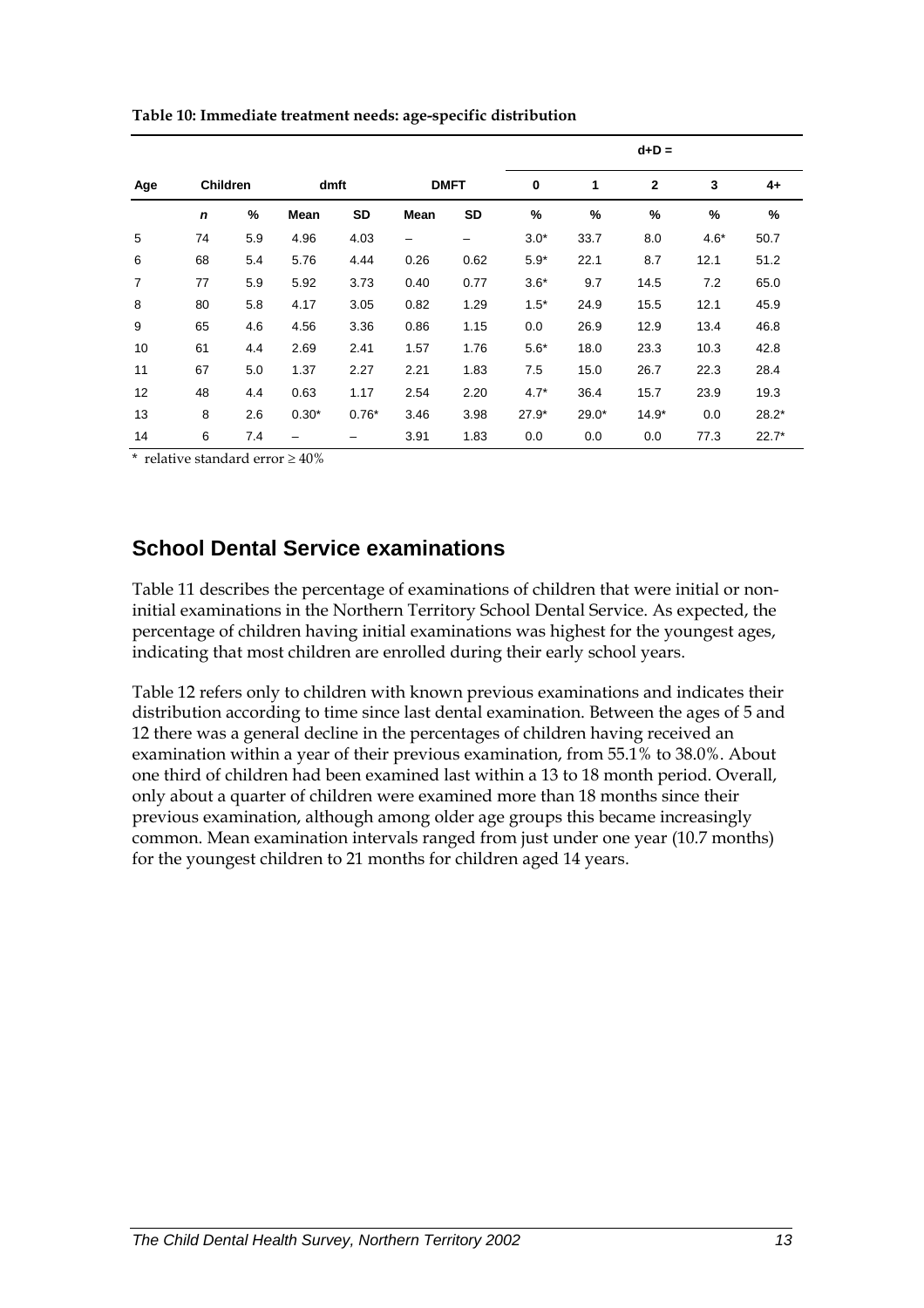|          |                          | <b>Previous examination in School Dental Service</b> |            |                |  |  |  |  |  |
|----------|--------------------------|------------------------------------------------------|------------|----------------|--|--|--|--|--|
| Age      | <b>Children examined</b> | No                                                   | <b>Yes</b> | <b>Unknown</b> |  |  |  |  |  |
|          | $\mathbf n$              | $\%$                                                 | %          | %              |  |  |  |  |  |
| $\leq$ 4 | 1,500                    | 56.6                                                 | 20.5       | 22.9           |  |  |  |  |  |
| 5        | 1,411                    | 25.5                                                 | 47.2       | 27.3           |  |  |  |  |  |
| 6        | 1,405                    | 9.9                                                  | 68.2       | 21.9           |  |  |  |  |  |
| 7        | 1,435                    | 7.8                                                  | 74.1       | 18.1           |  |  |  |  |  |
| 8        | 1,462                    | 6.6                                                  | 73.5       | 19.9           |  |  |  |  |  |
| 9        | 1,463                    | 5.5                                                  | 79.2       | 15.4           |  |  |  |  |  |
| 10       | 1,420                    | 4.9                                                  | 77.9       | 17.2           |  |  |  |  |  |
| 11       | 1,348                    | 4.3                                                  | 80.0       | 15.7           |  |  |  |  |  |
| 12       | 1,110                    | 2.9                                                  | 79.3       | 17.8           |  |  |  |  |  |
| 13       | 316                      | 3.5                                                  | 79.1       | 17.3           |  |  |  |  |  |
| 14       | 76                       | $0.7*$                                               | 68.8       | 30.4           |  |  |  |  |  |

**Table 11: School Dental Service examinations – age-specific distribution** 

**Table 12: School Dental Service examinations – time since last visit** 

|     |          |         |          |           | <b>Months since last visit</b> |        |       |           |
|-----|----------|---------|----------|-----------|--------------------------------|--------|-------|-----------|
| Age | Children | $0 - 6$ | $7 - 12$ | $13 - 18$ | $19 - 24$                      | $25+$  | mean  | <b>SD</b> |
|     | n        | %       | %        | $\%$      | $\frac{9}{6}$                  | $\%$   |       |           |
| ≤4  | 307      | 18.6    | 53.9     | 17.1      | 8.1                            | $2.3*$ | 10.67 | 5.19      |
| 5   | 665      | 7.9     | 47.2     | 32.2      | 9.3                            | 3.4    | 13.29 | 5.71      |
| 6   | 959      | 5.7     | 46.1     | 34.6      | 8.9                            | 4.6    | 13.74 | 5.42      |
| 7   | 1,063    | 5.5     | 44.3     | 30.7      | 13.5                           | 6.0    | 14.26 | 5.80      |
| 8   | 1,075    | 5.4     | 41.1     | 34.8      | 10.5                           | 8.2    | 14.96 | 7.39      |
| 9   | 1,158    | 5.8     | 38.0     | 34.8      | 12.0                           | 9.4    | 15.49 | 8.30      |
| 10  | 1,107    | 4.7     | 37.3     | 33.3      | 15.1                           | 9.7    | 16.13 | 9.29      |
| 11  | 1,079    | 5.0     | 36.5     | 32.8      | 15.0                           | 10.8   | 16.20 | 8.79      |
| 12  | 880      | 2.4     | 35.6     | 37.5      | 13.3                           | 11.2   | 16.68 | 10.15     |
| 13  | 250      | 3.2     | 35.6     | 31.3      | 13.1                           | 16.9   | 17.99 | 11.43     |
| 14  | 52       | $10.1*$ | 24.2     | 14.1      | 21.2                           | 30.3   | 20.99 | 12.73     |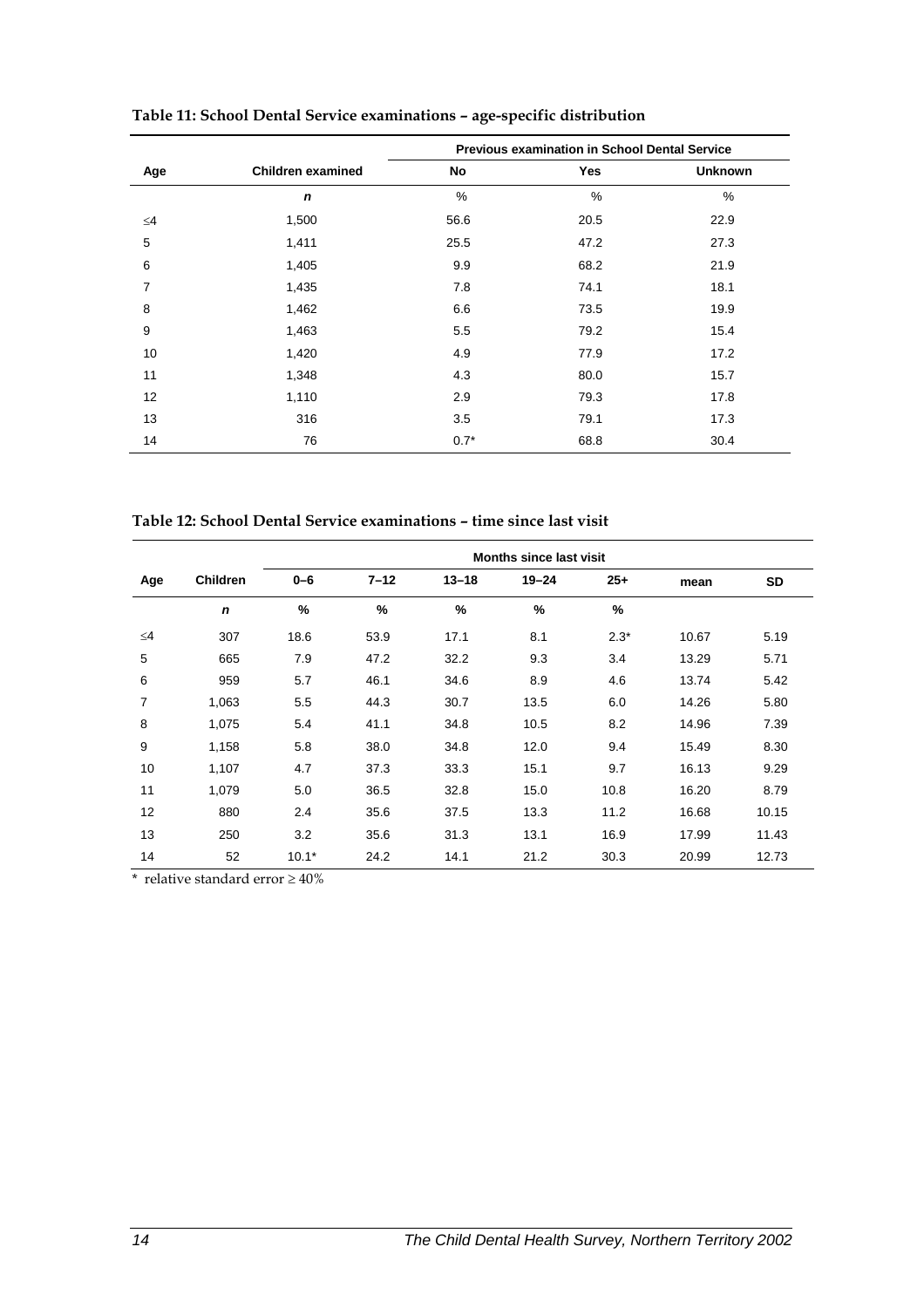## **Deciduous teeth of non-Indigenous and Indigenous children**

Tables 13 and 14 describe the age-specific indices of deciduous caries experience for non-Indigenous and Indigenous children respectively. Indigenous children up to the age of 10 years old had between 3 and 4 times more clinically detectable decay and dmft scores 1½ to 3½ times higher than non-Indigenous children. Non-Indigenous children had a higher mean filled score for all age groups, however. Considerably fewer Indigenous children were found to have had no history of caries experience. In addition, the percentage of the dmft index attributed to decay (mean d/dmft index) was substantially higher among Indigenous children.

| Age            | <b>Children</b> | Decayed (d) |           | Missing (m) |         | Filled (f) |           | dmft |      | d/dmft | $dmft = 0$ |
|----------------|-----------------|-------------|-----------|-------------|---------|------------|-----------|------|------|--------|------------|
|                | n               | mean        | <b>SD</b> | mean        | SD      | mean       | <b>SD</b> | mean | SD   | %      | %          |
| $\leq$ 4       | 917             | 0.84        | 2.09      | 0.05        | 0.49    | 0.13       | 0.72      | 1.02 | 2.33 | 83.1   | 72.3       |
| 5              | 812             | 0.90        | 1.87      | 0.05        | 0.39    | 0.40       | 1.24      | 1.36 | 2.46 | 70.1   | 60.9       |
| 6              | 868             | 0.81        | 1.62      | 0.05        | 0.42    | 0.67       | 1.47      | 1.53 | 2.55 | 57.9   | 56.2       |
| $\overline{7}$ | 819             | 0.70        | 1.37      | 0.06        | 0.34    | 0.86       | 1.55      | 1.61 | 2.31 | 45.1   | 51.2       |
| 8              | 817             | 0.64        | 1.15      | 0.08        | 0.44    | 1.02       | 1.67      | 1.74 | 2.29 | 42.8   | 46.4       |
| 9              | 879             | 0.53        | 1.03      | 0.09        | 0.51    | 1.03       | 1.65      | 1.65 | 2.20 | 35.6   | 45.8       |
| 10             | 825             | 0.36        | 0.87      | 0.04        | 0.27    | 0.65       | 1.36      | 1.06 | 1.77 | 37.2   | 60.4       |
| 11             | 823             | 0.20        | 0.58      | $0.02*$     | $0.20*$ | 0.42       | 1.03      | 0.64 | 1.31 | 35.6   | 72.3       |
| 12             | 657             | 0.09        | 0.44      | $0.01*$     | $0.18*$ | 0.17       | 0.61      | 0.27 | 0.92 | 37.0   | 86.7       |

**Table 13: Deciduous teeth – age-specific caries experience of non-Indigenous children** 

\* relative standard error ≥ 40%

| Table 14: Deciduous teeth - age-specific caries experience of Indigenous children |  |  |  |
|-----------------------------------------------------------------------------------|--|--|--|
|                                                                                   |  |  |  |

| Age            | <b>Children</b> |      | Decayed (d) |         | Missing (m) |      | Filled (f) |      | dmft      | d/dmft | $dmft = 0$ |
|----------------|-----------------|------|-------------|---------|-------------|------|------------|------|-----------|--------|------------|
|                | $\mathbf n$     | mean | SD          | mean    | <b>SD</b>   | mean | <b>SD</b>  | mean | <b>SD</b> | %      | %          |
| $\leq$ 4       | 432             | 3.20 | 3.44        | 0.06    | 0.48        | 0.12 | 0.70       | 3.38 | 3.52      | 95.6   | 31.1       |
| 5              | 435             | 3.65 | 3.60        | 0.16    | 0.75        | 0.31 | 1.09       | 4.12 | 3.88      | 89.7   | 21.7       |
| 6              | 385             | 3.15 | 3.36        | 0.15    | 0.71        | 0.66 | 1.44       | 3.96 | 3.63      | 78.8   | 19.4       |
| $\overline{7}$ | 475             | 2.89 | 3.10        | 0.08    | 0.43        | 0.69 | 1.53       | 3.65 | 3.46      | 78.4   | 24.8       |
| 8              | 553             | 2.23 | 2.66        | 0.07    | 0.35        | 0.74 | 1.49       | 3.04 | 3.01      | 73.7   | 27.5       |
| 9              | 524             | 1.56 | 2.21        | 0.08    | 0.50        | 0.71 | 1.38       | 2.35 | 2.71      | 66.2   | 33.9       |
| 10             | 563             | 1.21 | 1.78        | 0.07    | 0.43        | 0.45 | 1.12       | 1.73 | 2.17      | 72.1   | 40.2       |
| 11             | 522             | 0.62 | 1.35        | $0.02*$ | $0.19*$     | 0.18 | 0.64       | 0.81 | 1.54      | 74.6   | 65.8       |
| 12             | 428             | 0.25 | 0.81        | 0.00    | $0.08*$     | 0.11 | 0.49       | 0.36 | 1.04      | 68.9   | 81.9       |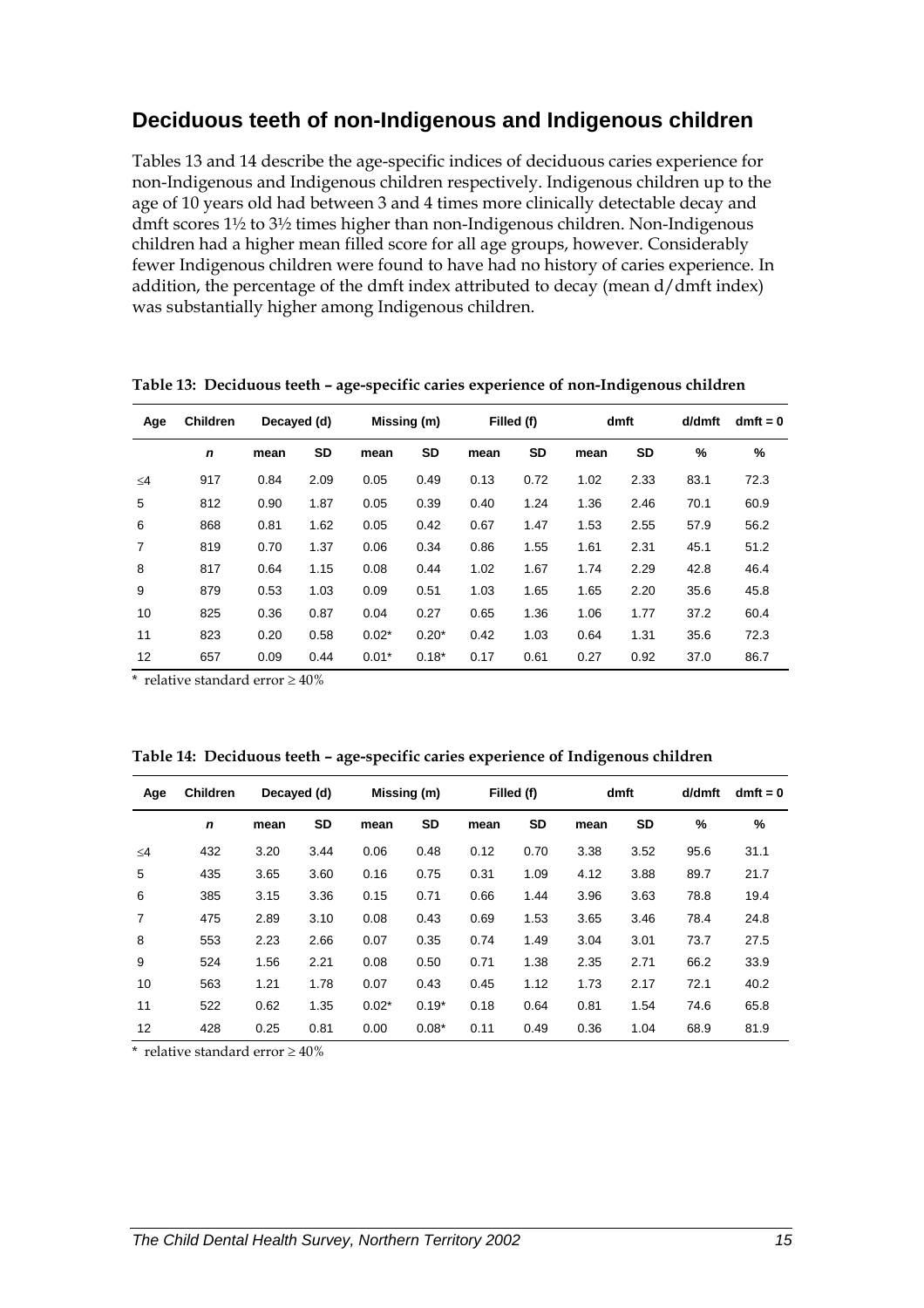## **Permanent teeth of non-Indigenous and Indigenous children**

Differences in permanent caries experience among non-Indigenous and Indigenous children are comparable to the profile in the deciduous dentition (see Tables 15 and 16). Indigenous children had a higher mean number of clinically decayed permanent teeth and a higher mean DMFT score. Indigenous children also had a higher percentage of caries experience attributed to decay (D/DMFT) and lower percentages of children with no caries experience in their permanent dentition ( $DMFT = 0$ ).

| Age            | <b>Children</b> | Decayed (D) |         | Missing (M)              |         |         | Filled (F) |      | <b>DMFT</b> | <b>D/DMFT</b> | $DMFT=0$ |
|----------------|-----------------|-------------|---------|--------------------------|---------|---------|------------|------|-------------|---------------|----------|
|                | $\mathbf n$     | mean        | SD      | mean                     | SD      | mean    | SD         | mean | SD          | %             | %        |
| 5              | 812             | 0.00        | $0.06*$ |                          |         |         |            | 0.00 | $0.06*$     | 100.0         | 99.8     |
| 6              | 868             | 0.06        | 0.35    | $\overline{\phantom{0}}$ |         | $0.01*$ | $0.10*$    | 0.07 | 0.36        | 84.6          | 95.4     |
| $\overline{7}$ | 819             | 0.11        | 0.45    | 0.00                     | $0.04*$ | 0.04    | 0.28       | 0.15 | 0.55        | 73.9          | 90.8     |
| 8              | 817             | 0.13        | 0.49    | 0.00                     | $0.05*$ | 0.07    | 0.33       | 0.20 | 0.63        | 61.7          | 87.8     |
| 9              | 879             | 0.14        | 0.53    | $0.01*$                  | $0.09*$ | 0.18    | 0.58       | 0.33 | 0.81        | 39.7          | 80.2     |
| 10             | 825             | 0.16        | 0.55    | $0.02*$                  | $0.25*$ | 0.21    | 0.60       | 0.39 | 0.89        | 42.9          | 77.5     |
| 11             | 823             | 0.20        | 0.61    | 0.02                     | 0.21    | 0.29    | 0.76       | 0.51 | 1.08        | 40.2          | 73.8     |
| 12             | 657             | 0.24        | 0.73    | 0.07                     | 0.48    | 0.36    | 0.82       | 0.67 | 1.28        | 35.7          | 68.3     |
| 13             | 168             | 0.23        | 0.64    | 0.12                     | 0.65    | 0.36    | 0.90       | 0.72 | 1.22        | 34.4          | 61.9     |
| 14             | 16              | $0.68*$     | $1.25*$ |                          |         | $0.73*$ | $1.35*$    | 1.41 | 1.86        | 51.2          | 60.0     |

**Table 15: Permanent teeth – age-specific caries experience of non-Indigenous children** 

\* relative standard error ≥ 40%

| Age            | <b>Children</b> | Decayed (D) |           | Missing (M) |         |         | Filled (F) |      | <b>DMFT</b> | <b>D/DMFT</b> | $DMFT=0$ |
|----------------|-----------------|-------------|-----------|-------------|---------|---------|------------|------|-------------|---------------|----------|
|                | n               | mean        | <b>SD</b> | mean        | SD      | mean    | SD         | mean | SD          | %             | $\%$     |
| 5              | 435             | 0.05        | 0.31      |             |         | $0.01*$ | $0.17*$    | 0.06 | 0.46        | 89.0          | 97.4     |
| 6              | 385             | 0.12        | 0.49      | 0.00        | $0.08*$ | $0.01*$ | $0.21*$    | 0.14 | 0.59        | 93.0          | 92.4     |
| $\overline{7}$ | 475             | 0.23        | 0.67      | 0.00        | $0.04*$ | 0.02    | 0.19       | 0.26 | 0.70        | 88.0          | 84.3     |
| 8              | 553             | 0.40        | 0.93      | $0.01*$     | $0.10*$ | 0.07    | 0.30       | 0.48 | 1.01        | 82.1          | 72.9     |
| 9              | 524             | 0.45        | 0.95      | $0.01*$     | $0.11*$ | 0.13    | 0.54       | 0.59 | 1.10        | 77.6          | 68.3     |
| 10             | 563             | 0.72        | 1.29      | 0.06        | 0.42    | 0.17    | 0.61       | 0.95 | 1.49        | 76.0          | 59.8     |
| 11             | 522             | 0.74        | 1.37      | 0.06        | 0.38    | 0.21    | 0.63       | 1.01 | 1.60        | 71.4          | 57.0     |
| 12             | 428             | 0.78        | 1.48      | $0.02*$     | $0.18*$ | 0.30    | 0.71       | 1.10 | 1.74        | 68.3          | 54.1     |
| 13             | 148             | 1.54        | 2.94      | 0.06        | 0.30    | 0.32    | 1.03       | 1.93 | 3.23        | 77.5          | 49.2     |
| 14             | 66              | 1.25        | 1.81      | $0.17*$     | $0.72*$ | 0.43    | 1.00       | 1.85 | 2.12        | 67.5          | 38.2     |

**Table 16: Permanent teeth – age-specific caries experience of Indigenous children**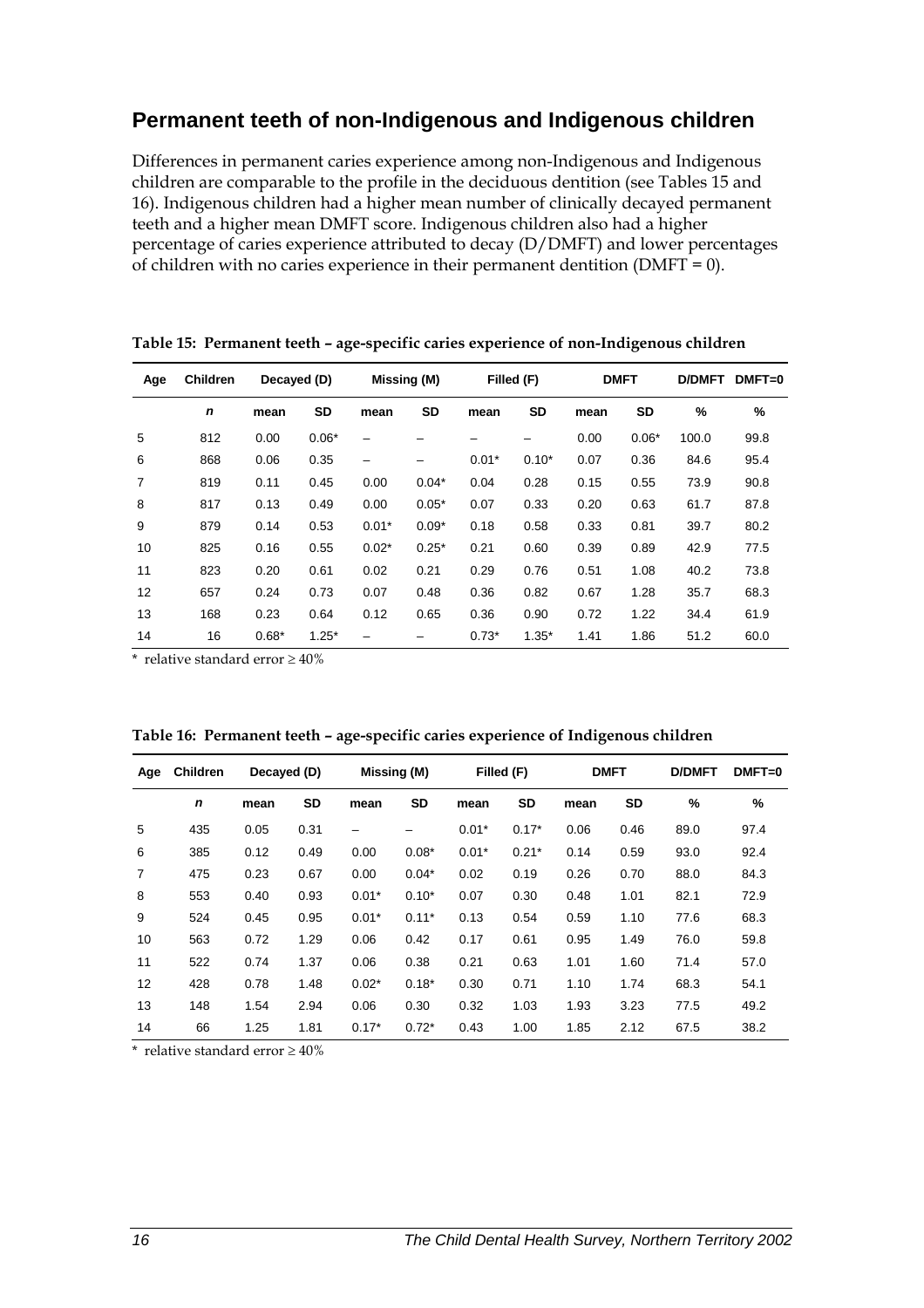## **Caries experience by geographical location**

Table 17 presents caries experience data for each of the Health Areas used in this report. Considerable variation can be seen in caries experience for both selected agegroups across geographical areas. Among 5- and 6-year-old children, mean clinically detectable decay scores ranged from a low of 1.03 in Darwin Urban to 2.93 in Alice Springs Rural. Teeth missing due to caries were uncommon in most areas, ranging from 0.03 in Alice Springs Urban to 0.17 in Katherine. The number of filled teeth was lowest in the Barkly and Alice Springs Rural areas (means = 0.19 and 0.20 respectively) with the highest score being in Alice Springs Urban and East Arnhem (means = 0.78). Mean dmft scores in the deciduous dentition ranged from 1.70 in Darwin Urban to 3.49 in Katherine. The percentage of children with dmft = 0 was highest in Barkly (55.2%) and lowest in the Darwin Rural Health Area (32.2%).

|                     | <b>Children</b> | Decayed (d) |      | Missing (m) |      | Filled (f) |           | dmft |           | $dmft = 0$ |
|---------------------|-----------------|-------------|------|-------------|------|------------|-----------|------|-----------|------------|
|                     | n               | mean        | SD   | mean        | SD   | mean       | <b>SD</b> | mean | <b>SD</b> | %          |
| Darwin Urban        | 950             | 1.03        | 1.90 | 0.07        | 0.52 | 0.59       | 1.37      | 1.70 | 2.62      | 52.2       |
| Darwin Rural        | 317             | 2.54        | 3.21 | 0.13        | 0.65 | 0.67       | 1.35      | 3.34 | 3.72      | 32.2       |
| East Arnhem         | 267             | 2.14        | 3.55 | 0.13        | 0.76 | 0.78       | 1.90      | 3.05 | 3.88      | 43.4       |
| Katherine           | 513             | 2.84        | 3.56 | 0.17        | 0.82 | 0.49       | 1.32      | 3.49 | 3.94      | 34.1       |
| Barkly              | 67              | 1.55        | 2.60 | 0.06        | 0.49 | 0.19       | 0.86      | 1.81 | 2.84      | 55.2       |
| Alice Springs Urban | 528             | 1.22        | 2.04 | 0.03        | 0.32 | 0.78       | 1.69      | 2.03 | 2.91      | 49.2       |
| Alice Springs Rural | 81              | 2.93        | 2.90 | 0.01        | 0.11 | 0.20       | 0.81      | 3.14 | 3.10      | 23.5       |

**Table 17: Deciduous caries experience of 5–6-year-old children by area** 

Only a small number of cases were available for 12-year-olds from Barkly and therefore these results are not likely to be representative o the caries experience of 12 year-olds in this region (see Table 18). Among 12-year-old children from the remaining areas, Alice Springs Rural had the highest mean decay score (mean = 1.10) and this was approximately 4 times higher than that in Darwin Urban (mean = 0.28). The number of filled teeth ranged from a mean of 0.16 in Alice Springs Rural to 0.40 in Darwin Rural. The lowest mean DMFT score among 12-year-olds was in Alice Springs Urban (mean  $= 0.44$ ) which also had the highest percentage of children with DMFT  $= 0$  $(77.0\%)$ . The lowest percentage of children with DMFT = 0 was in Alice Springs Rural  $(53.8\%)$  which also had the highest 12-year-old DMFT (mean = 1.38).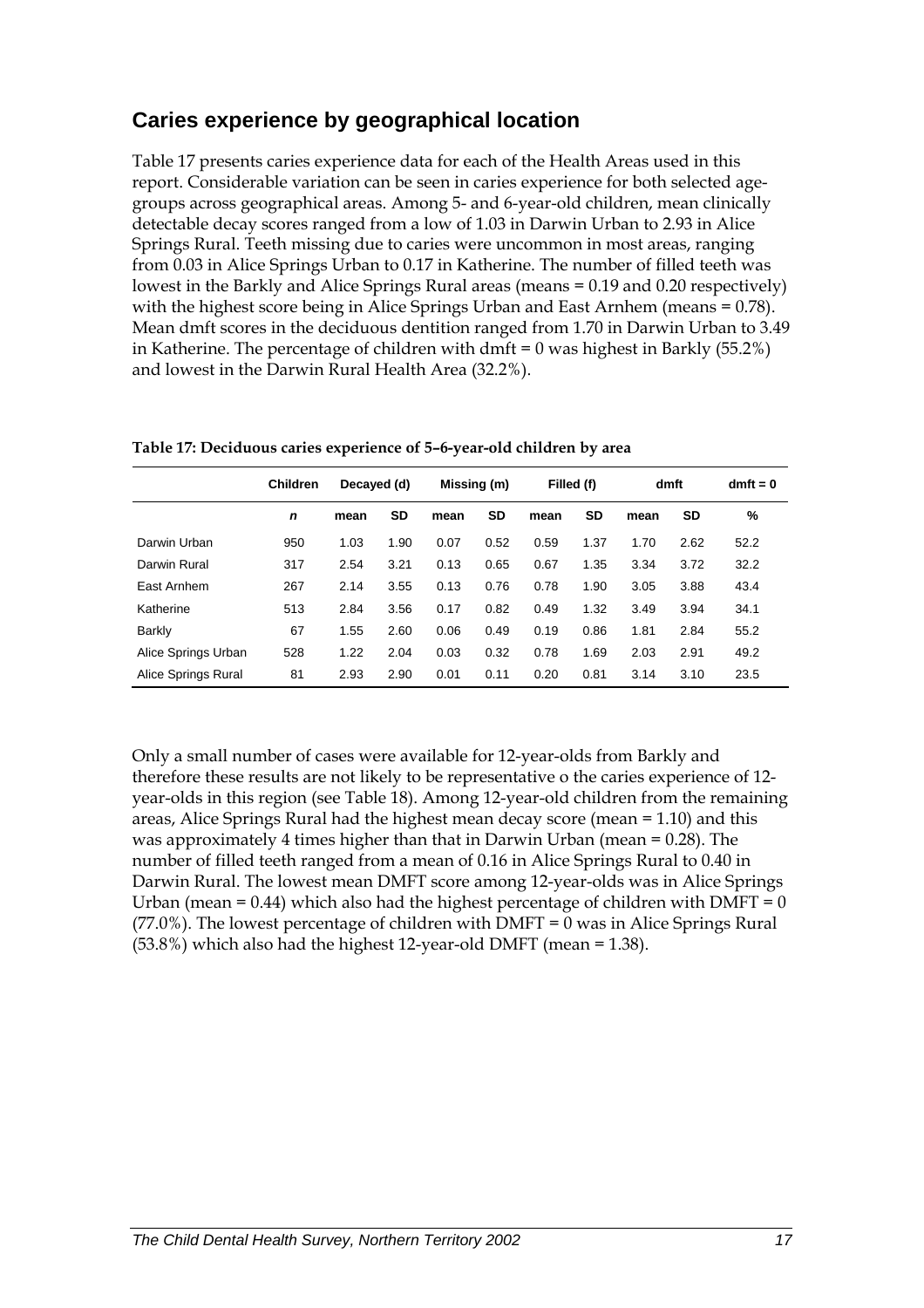|                     | <b>Children</b> | Decayed (D) |           | Missing (M) |           | Filled (F) |           | <b>DMFT</b> |      | $DMFT = 0$ |  |
|---------------------|-----------------|-------------|-----------|-------------|-----------|------------|-----------|-------------|------|------------|--|
|                     | $\mathbf n$     | mean        | <b>SD</b> | mean        | <b>SD</b> | mean       | <b>SD</b> | mean        | SD   | %          |  |
| Darwin Urban        | 420             | 0.28        | 0.78      | 0.08        | 0.51      | 0.37       | 0.86      | 0.74        | 1.36 | 65.7       |  |
| Darwin Rural        | 136             | 0.61        | 1.31      | 0.01        | 0.12      | 0.40       | 0.74      | 1.02        | 1.57 | 57.4       |  |
| East Arnhem         | 94              | 0.41        | 1.15      | 0.00        | 0.00      | 0.31       | 0.79      | 0.72        | 1.34 | 68.1       |  |
| Katherine           | 198             | 0.71        | 1.41      | 0.07        | 0.45      | 0.36       | 0.89      | 1.14        | 1.80 | 54.0       |  |
| Barkly              | 12              | 0.08        | 0.29      | 0.00        | 0.00      | 0.25       | 0.62      | 0.33        | 0.65 | 75.0       |  |
| Alice Springs Urban | 61              | 0.21        | 0.58      | 0.07        | 0.51      | 0.16       | 0.52      | 0.44        | 0.94 | 77.0       |  |
| Alice Springs Rural | 52              | 1.10        | 1.99      | 0.00        | 0.00      | 0.29       | 0.72      | 1.38        | 2.39 | 53.8       |  |

**Table 18: Permanent caries experience of 12-year-old children by area** 

### **Selected trends, 1998–2002**

Presented below is a table and a series of figures of selected 5-year trends across the period 1998–2002. Trends are proved for sample size, deciduous and permanent caries experience, fissure sealants and time since last visit.

| Region              | 1998  |               | 1999         |       | 2000         |       | 2001         |       | 2002         |       |
|---------------------|-------|---------------|--------------|-------|--------------|-------|--------------|-------|--------------|-------|
|                     | n     | $\frac{0}{0}$ | $\mathsf{n}$ | $\%$  | $\mathsf{n}$ | %     | $\mathsf{n}$ | $\%$  | $\mathsf{n}$ | %     |
| Darwin Urban        | 4405  | 35.5          | 4471         | 35.0  | 5324         | 36.6  | 2124         | 31.5  | 4083         | 33.1  |
| Darwin Rural        | 1491  | 12.0          | 1364         | 10.7  | 1896         | 13.0  | 803          | 11.9  | 1492         | 12.1  |
| East Arnhem         | 414   | 3.3           | 710          | 5.6   | 687          | 4.7   | 832          | 12.3  | 1210         | 9.8   |
| Katherine           | 1533  | 12.4          | 1986         | 15.6  | 2214         | 15.2  | 664          | 9.9   | 2212         | 17.9  |
| Barkly              | 408   | 3.3           | 234          | 1.8   | 321          | 2.2   | 147          | 2.2   | 319          | 2.6   |
| Alice Springs Urban | 3257  | 26.2          | 3419         | 26.8  | 3254         | 22.4  | 1747         | 25.9  | 2528         | 20.5  |
| Alice Springs Rural | 903   | 7.3           | 576          | 4.5   | 835          | 5.7   | 424          | 6.3   | 507          | 4.1   |
| Total               | 12411 | 100.0         | 12760        | 100.0 | 14531        | 100.0 | 6741         | 100.0 | 12354        | 100.0 |

**Table 19: Sample size and percentage of total sample by region, 1998–2002**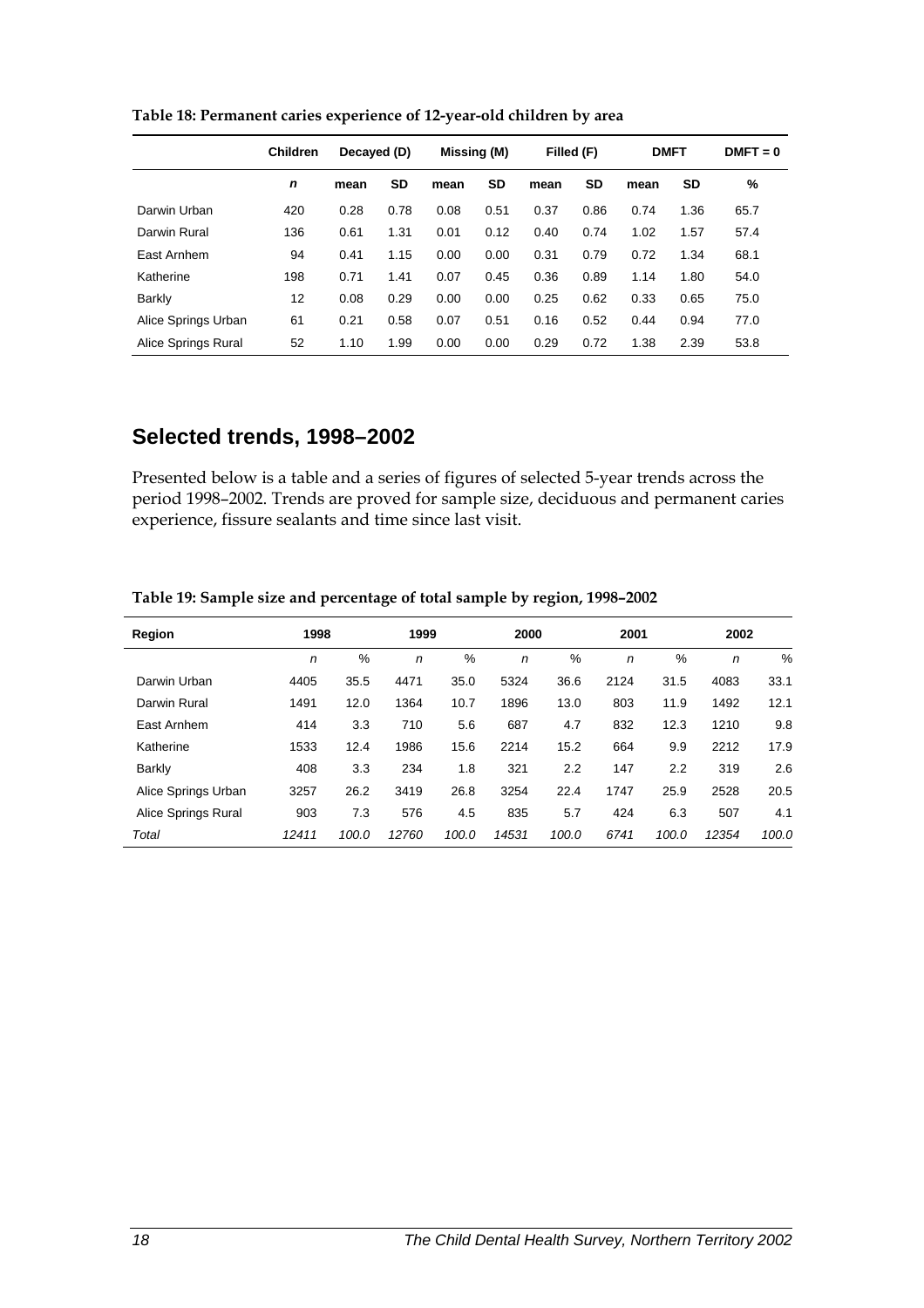

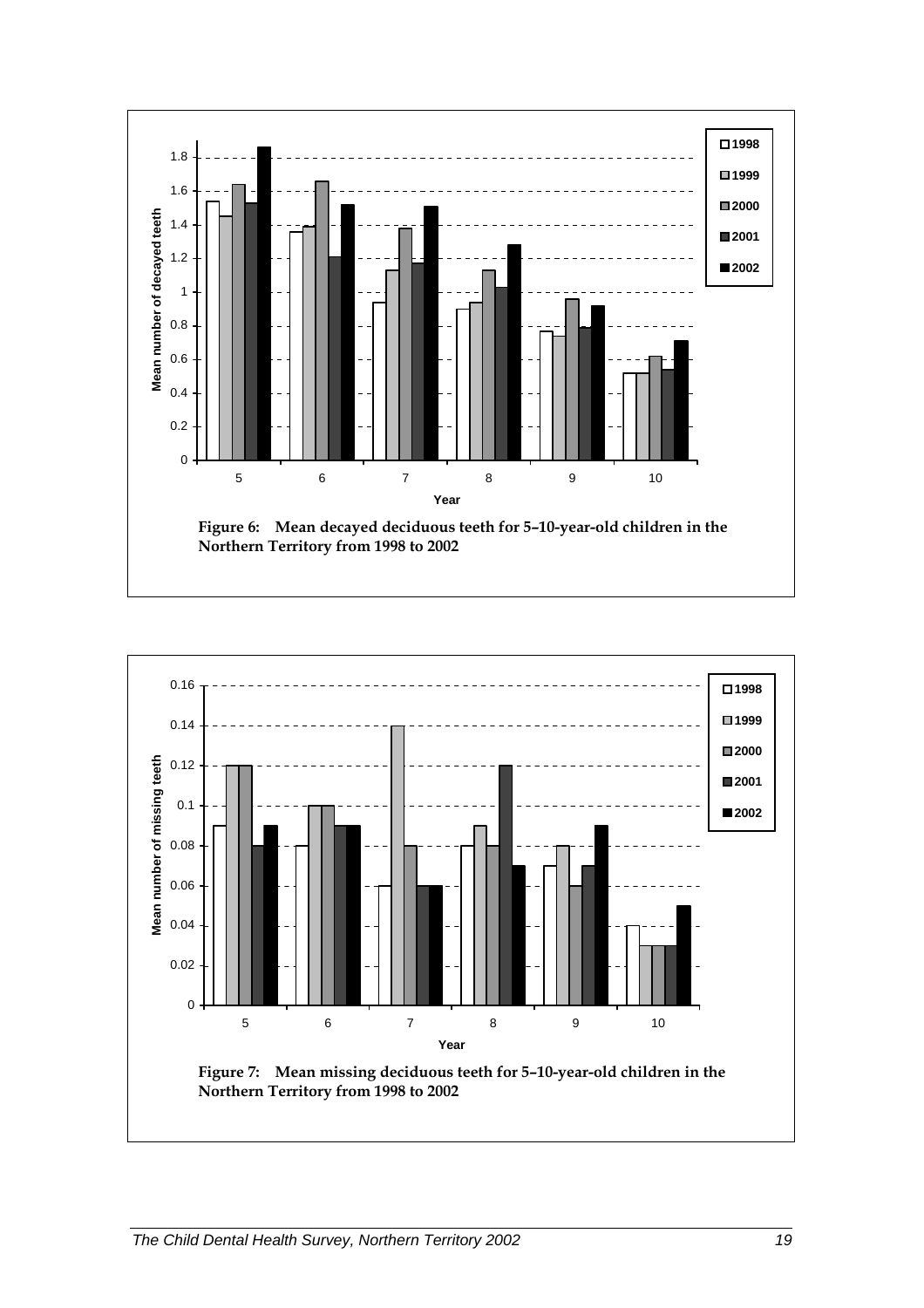

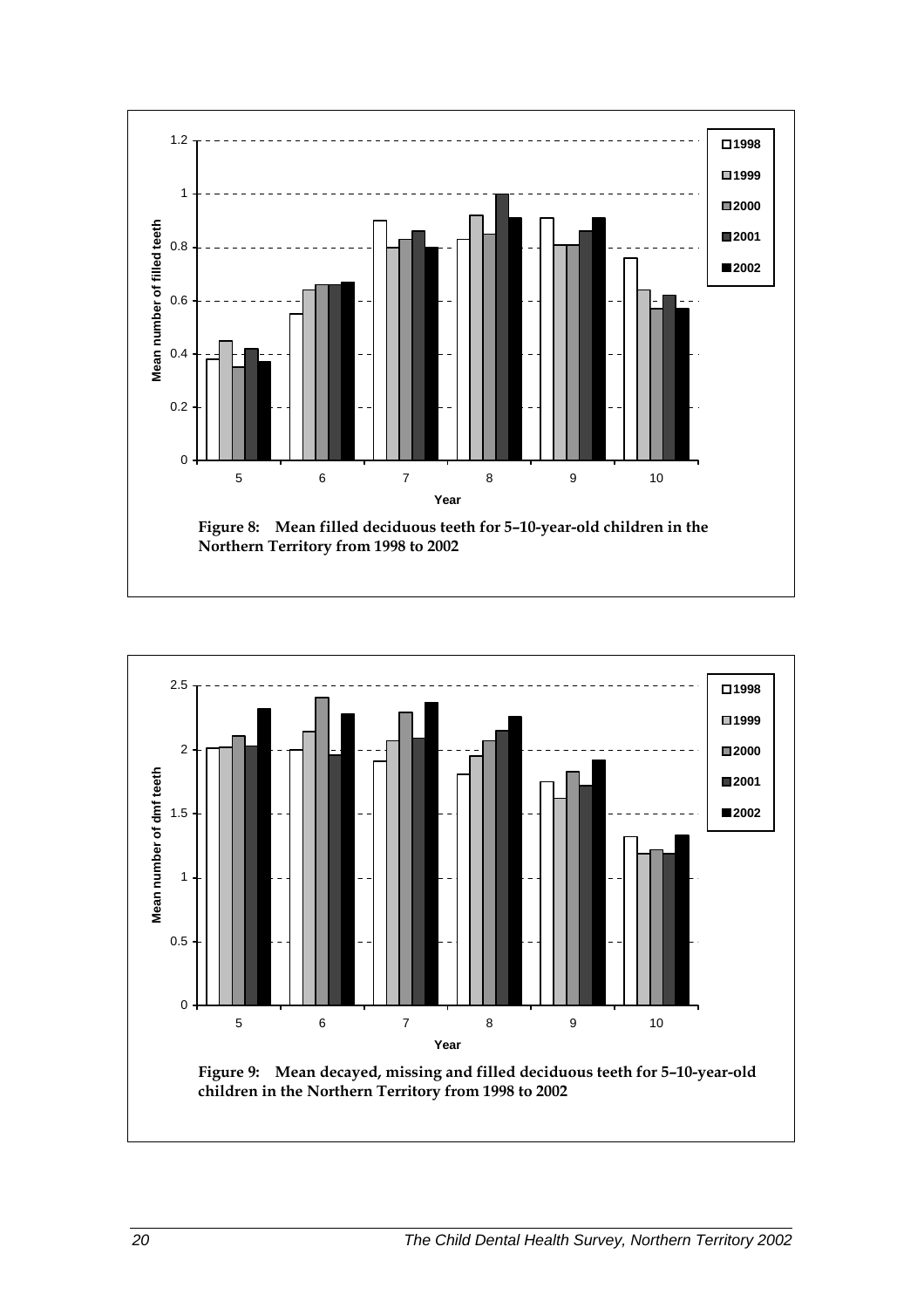

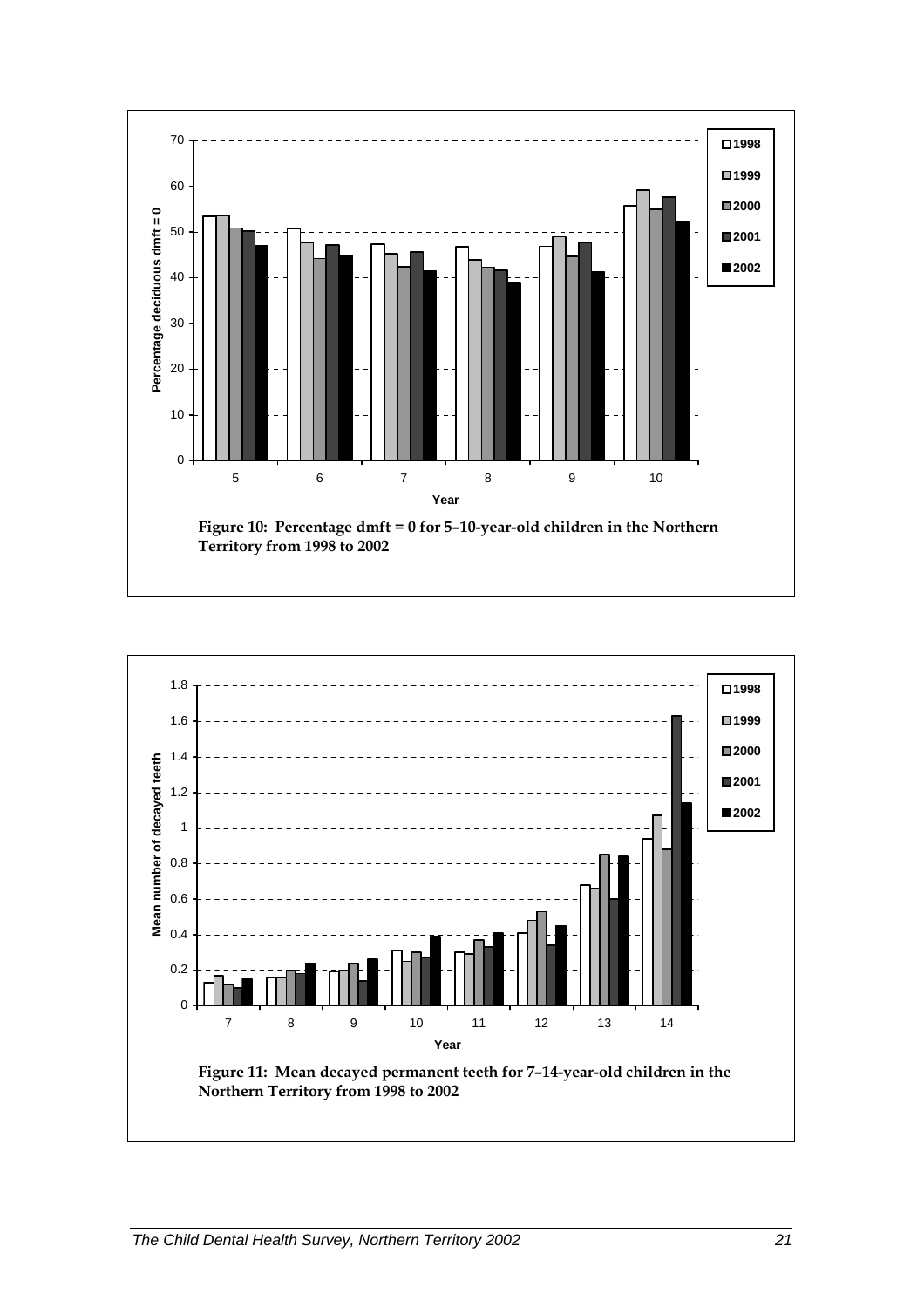

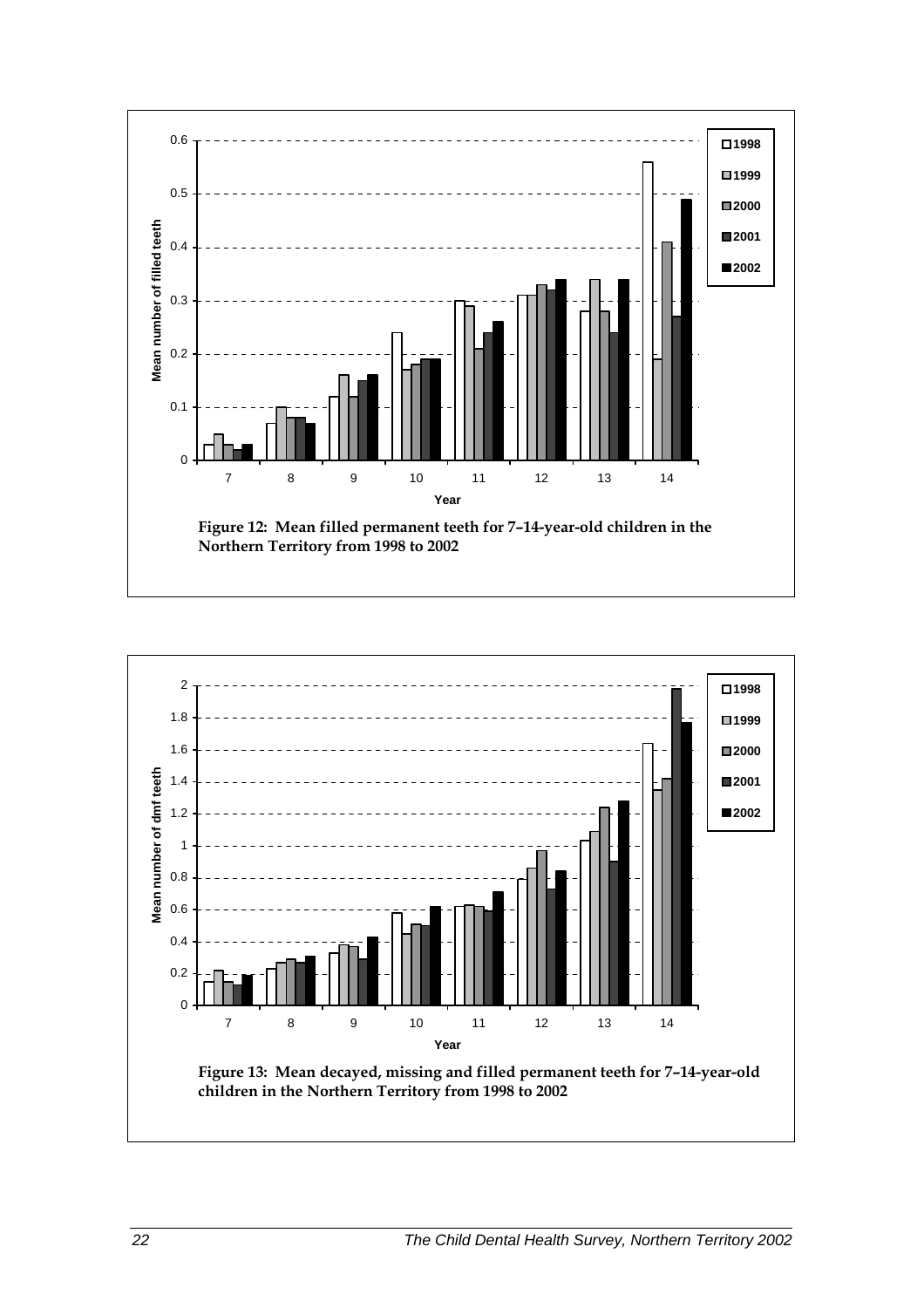

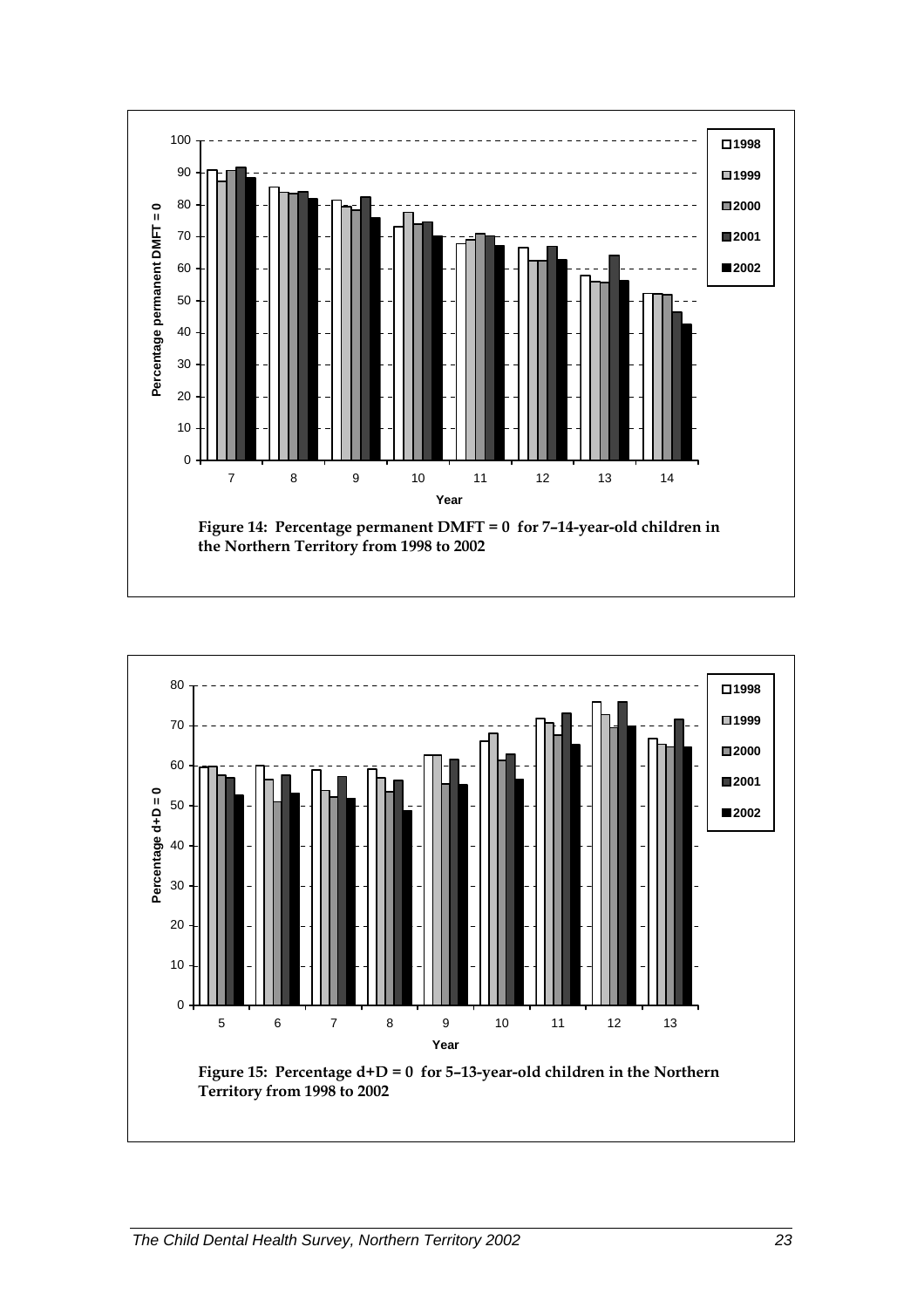

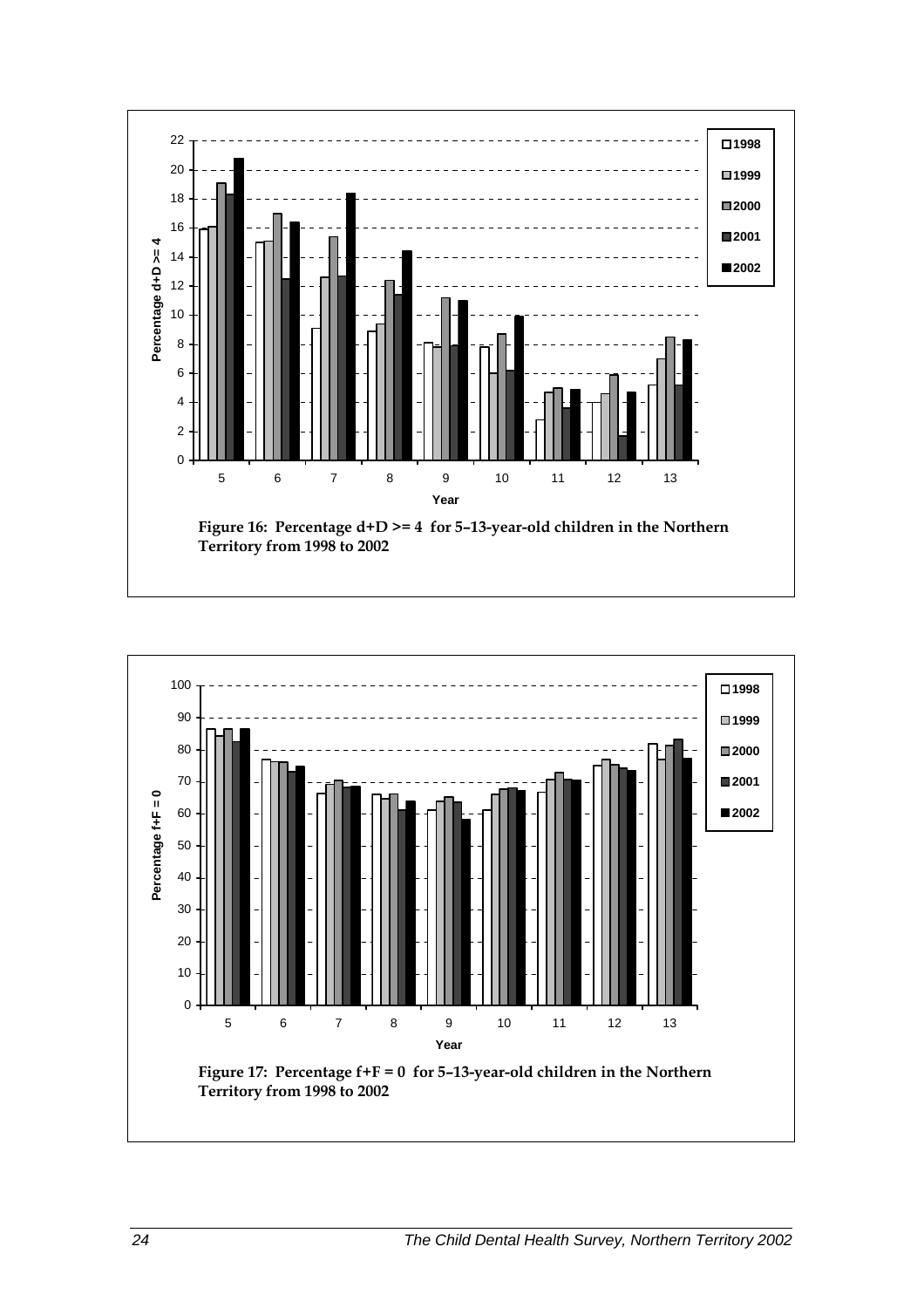